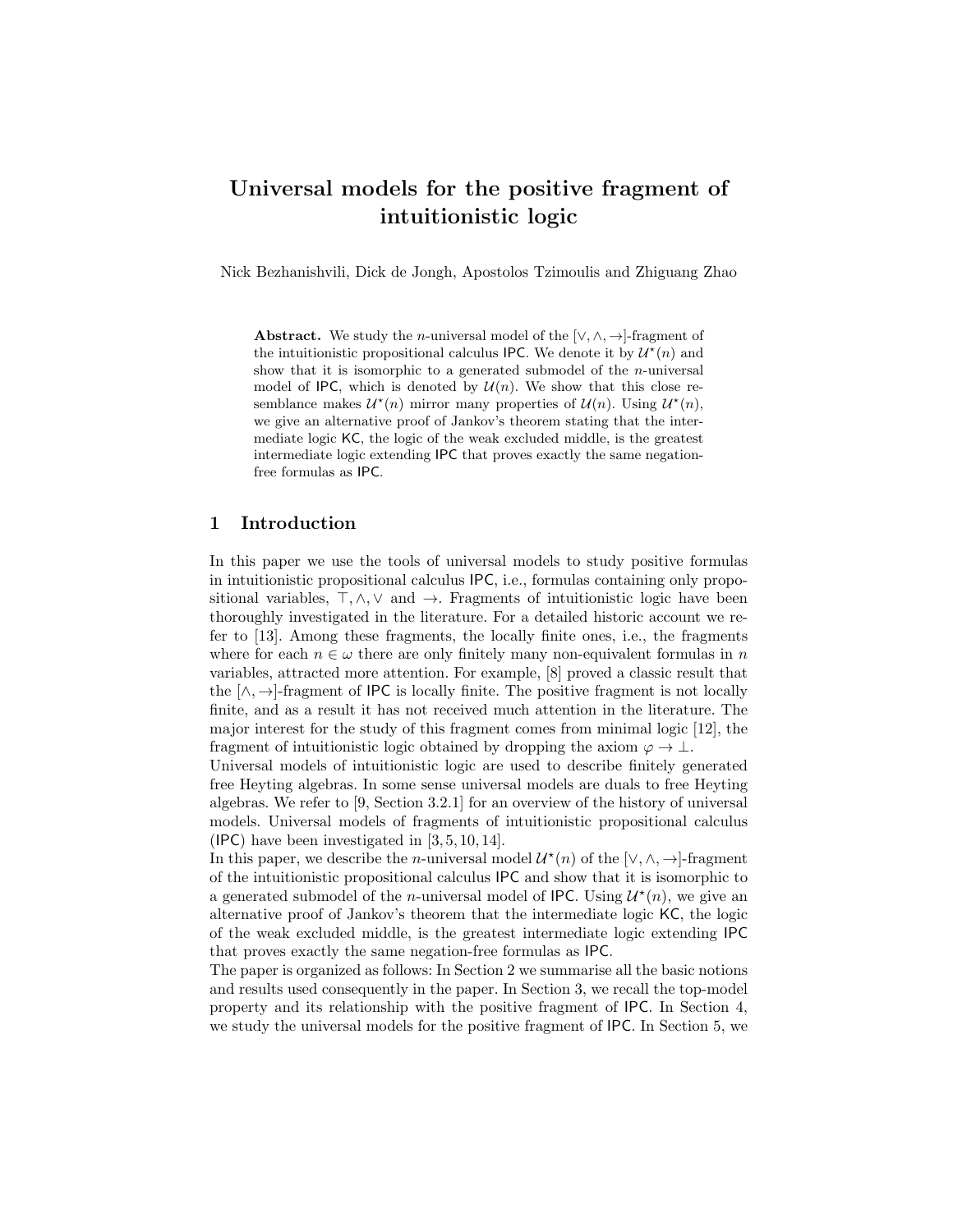discuss the relationship between the  $n$ -Henkin models and the  $n$ -universal models for this fragment, as well as an alternative proof of Jankov's theorem. In Section 6, we study the duality between the  $[\vee, \wedge, \rightarrow]$ -algebras and the universal models for the positive fragment of IPC. Finally, in Section 7 we use the universal model for the positive fragment of IPC to describe the universal model for minimal logic MPC.

# 2 Preliminaries

#### 2.1 Basic Notations

In this section we briefly recall the relational semantics for the intuitionistic propositional calculus IPC. For a detailed information about IPC, we refer to [4].

**Definition 1 (Kripke Frames and Models)** A Kripke frame is a pair  $\mathfrak{F} =$  $(W, R)$  where W is a non-empty set and R is a partial order on it. A Kripke model is a triple  $\mathfrak{M} = (W, R, V)$  where  $(W, R)$  is a Kripke frame and V is a partial map  $V : Prop \to \mathcal{P}(W)$  (where  $\mathcal{P}(W)$  is the powerset of W) such that for any  $w, w' \in W$ ,  $w \in V(p)$  and  $wRw'$  imply  $w' \in V(p)$ .

The valuation can be extended to all formulas as usual. We call the upward closed subsets of W (with respect to R) upsets. The set of all upsets of W is denoted by  $Up(W)$ . As usual  $w \in V(\varphi)$  will ask be denoted as  $w \models \varphi$ .

#### Definition 2 (General Frames)

1. A general frame is a triple  $\mathfrak{F} = (W, R, \mathcal{P})$ , where  $(W, R)$  is a Kripke frame and P is a family of upsets containing  $\emptyset$  and closed under  $\cap$ ,  $\cup$  and the following operation  $\supset$ : for every  $X, Y \subseteq W$ ,

$$
X \supset Y = \{ x \in W : \forall y \in W(xRy \land y \in X \to y \in Y) \}
$$

Elements of the set  $P$  are called admissible sets.

2. A general frame  $\mathfrak{F} = (W, R, \mathcal{P})$  is called refined if for any  $x, y \in W$ ,

$$
\forall X \in \mathcal{P}(x \in X \to y \in X) \Rightarrow xRy.
$$

- 3.  $\mathfrak{F}$  is called compact, if for any families  $\mathcal{X} \subseteq \mathcal{P}$  and  $\mathcal{Y} \subseteq \{W \setminus X : X \in \mathcal{P}\},\$ for which  $\mathcal{X} \cup \mathcal{Y}$  has the finite intersection property,  $\bigcap (\mathcal{X} \cup \mathcal{Y}) \neq \emptyset$ .
- 4. A general frame  $\mathfrak F$  is called a descriptive frame iff it is refined and compact.

In this paper our models will usually be  $n$ -models with  $V$  restricted to  $n$ -formulas built up from  $p_1, \ldots, p_n$ .

Next we introduce some frame and model constructions that will be used consequently.

#### Definition 3 (Generated Subframe and Generated Submodel)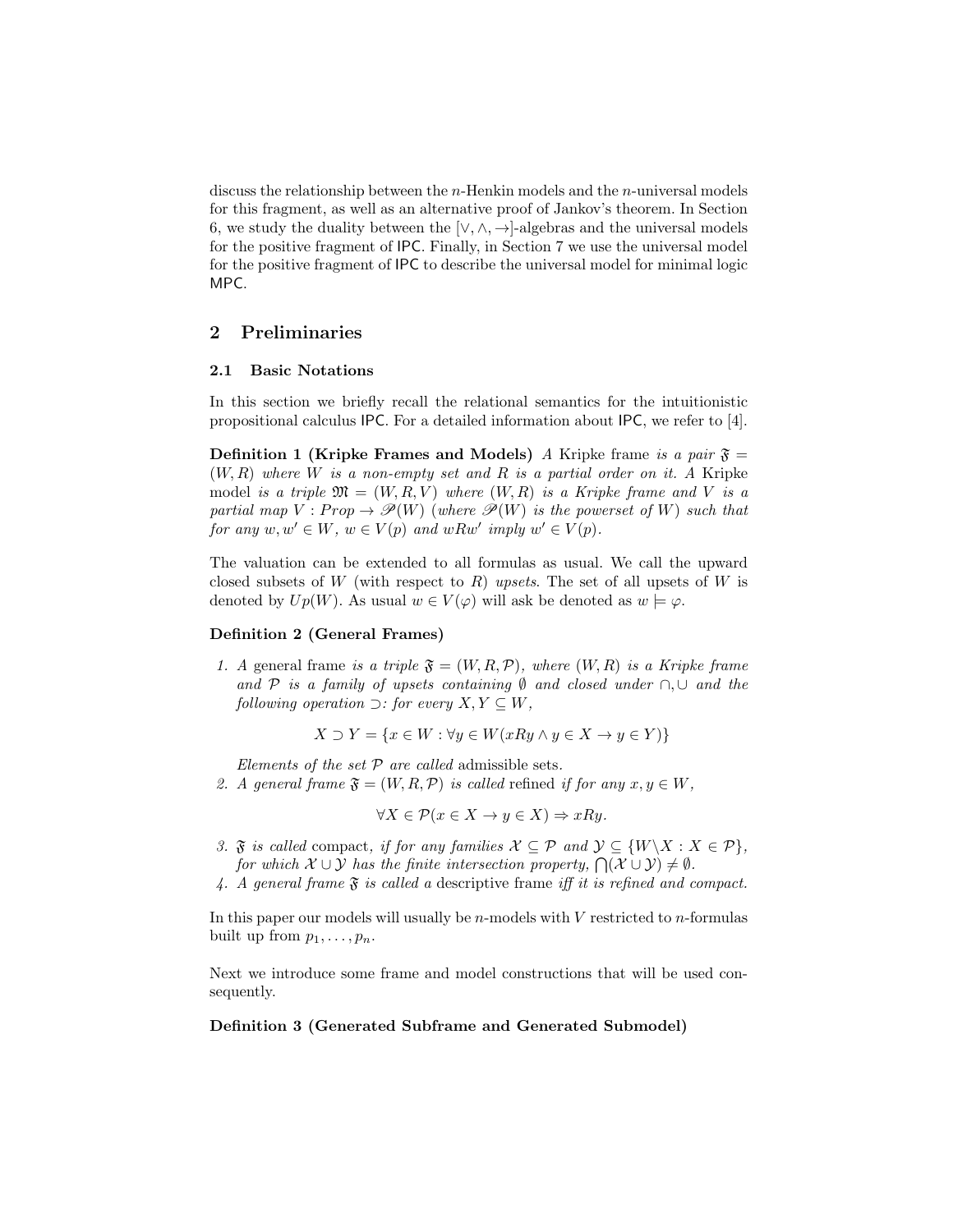- 1. For any Kripke frame  $\mathfrak{F} = (W, R)$  and  $X \subseteq W$ , the subframe of  $\mathfrak{F}$  generated by  $X$  is  $\mathfrak{F}_X = (R(X), R')$ , where  $R(X) = \{w' \in W | w R w' \text{ for some } w \in X\}$ and R' is the restriction of R to R(X). If  $X = \{w\}$ , then we denote  $\mathfrak{F}_X$  by  $\mathfrak{F}_w$  and  $R(X)$  by  $R(w)$ .
- 2. For any Kripke frame  $\mathfrak{F} = (W, R)$ , any valuation V on  $\mathfrak{F}$  and  $X \subseteq W$ , the submodel of  $\mathfrak{M} = (\mathfrak{F}, V)$  generated by X is  $\mathfrak{M}_X = (\mathfrak{F}_X, V')$ , where V' is the restriction of V to R(X). If X is a singleton  $\{w\}$ , then we denote  $\mathfrak{M}_X$  by  $\mathfrak{M}_m$ .
- 3. For any general frame  $\mathfrak{F} = (W, R, \mathcal{P})$  and any  $X \subseteq W$ , the (general) subframe of  $\mathfrak{F}$  generated by X is  $\mathfrak{F}_X = (R(X), R', \mathcal{Q})$ , where  $(R(X), R')$ is the subframe of  $(W, R)$  generated by X, and  $Q = \{U \cap R(X) | U \in \mathcal{P}\}.$

The next lemma states a basic fact about descriptive frames. For a proof we refer to, e.g., [14].

**Lemma 4** For any descriptive frame  $\mathfrak{F} = (W, R, \mathcal{P})$ , any  $W' \in \mathcal{P}$ , we have that  $\mathfrak{G} = (W', R', Q)$ , the (general) subframe of  $\mathfrak F$  based on W', where R' is R restricted to W' and  $Q = \{U \cap W'| U \in \mathcal{P}\},\$  is a descriptive frame.

Next we introduce p-morphisms:

#### Definition 5 ( $p$ -morphism)

- 1. For two Kripke frames  $\mathfrak{F} = (W, R)$  and  $\mathfrak{F}' = (W', R')$ , a p-morphism from  $\mathfrak{F}$ to  $\mathfrak{F}'$  is a map  $f: W \to W'$  satisfying:
	- $wRw'$  implies  $f(w)R'f(w')$  for any  $w, w' \in W;$
	- $-f(w)R'v'$  implies  $\exists v \in W(wRv \wedge f(v) = v')$ .
- 2. Let  $\mathfrak{F} = (W, R, \mathcal{P})$  and  $\mathfrak{G} = (V, S, \mathcal{Q})$  be two general frames. We call a Kripke frame p-morphism f of  $(W, R)$  to  $(V, S)$  a (general frame) p-morphism of  $\mathfrak F$ onto  $\mathfrak{G}$ , if it also satisfies the following condition:

$$
\forall X \in \mathcal{Q}, f^{-1}(X) \in \mathcal{P}.
$$

3. A p-morphism f from  $\mathfrak{M} = (W, R, V)$  to  $\mathfrak{M}' = (W', R', V')$  is a p-morphism from  $(W, R)$  to  $(W', R')$  such that  $w \in V(p) \Leftrightarrow f(w) \in V'(p)$  for every  $p \in$ Prop. For models based on general frames, we also require the condition for p-morphisms between general frames. For n-models, the definition is similar.

Next we give a definition for the n-Henkin model, which is the canonical model used in the completeness proof for the n-variable fragment of IPC.

#### Definition 6 (n-Henkin Model)

- 1. An n-theory is a set of n-formulas closed under deduction in IPC.
- 2. A set of formulas Γ has the disjunction property, if for all n-formulas  $\varphi, \psi$ , we have that  $\varphi \vee \psi \in \Gamma$  implies  $\varphi \in \Gamma$  or  $\psi \in \Gamma$ .
- 3. The n-canonical model or n-Henkin model  $\mathcal{H}_n = (W_n, R_n, V_n)$  is a model where  $W_n$  consists of all consistent n-theories with the disjunction property,  $R_n$  is the subset relation, and  $\Gamma \in V_n(p)$  iff  $p \in \Gamma$ .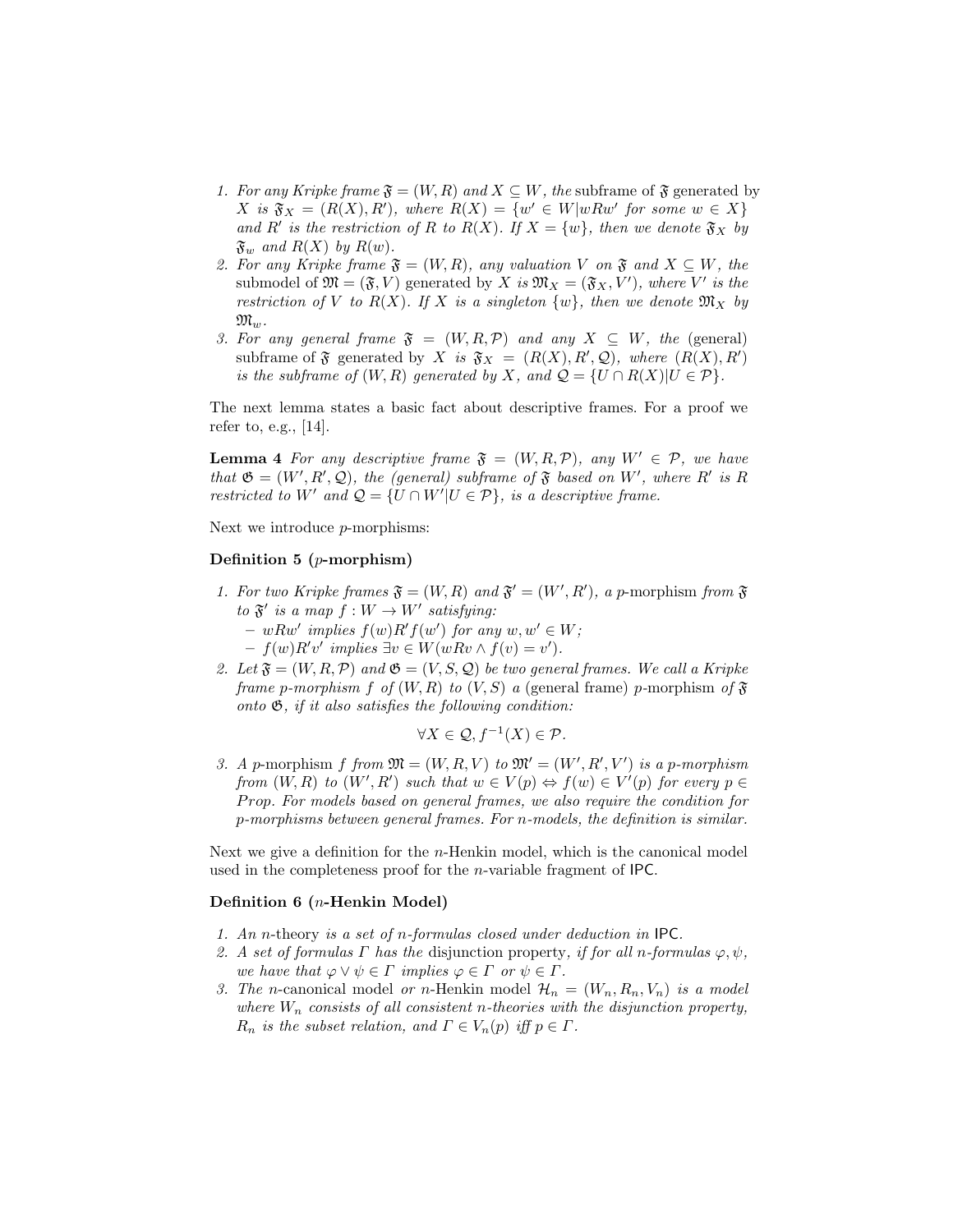#### 2.2 The n-Universal Model for the Full Language of IPC

In this part we recall the definition of the  $n$ -universal model for the full language of IPC, state its properties, define the de Jongh formulas and state the Jankovde Jongh theorem. All of the content of this part can be found in [2, Section 3], [4, Chapter 8] and [6].

In the following we use the terminology color to denote the valuation at a world in an *n*-model. In general, an *n*-color (*n* can be omitted if it is clear from the context) is a sequence  $c_1 \ldots c_n$  of 0's and 1's. The set of all *n*-colors is denoted by  $C^n$ . We define the order of colors as following:  $c_1 \ldots c_n \leq c'_1 \ldots c'_n$  iff  $c_i \leq c'_i$  for  $1 \leq i \leq n$ . We write  $c_1 \ldots c_n < c'_1 \ldots c'_n$  if  $c_1 \ldots c_n \leq c'_1 \ldots c'_n$  but  $c_1 \ldots c_n \neq c'_1 \ldots c'_n.$ 

A coloring on  $\mathfrak{F} = (W, R)$  is a map col :  $W \to C^n$  satisfying  $uRv \Rightarrow col(u) \leq$  $col(v)$ . It is easy to see that colorings and valuations are in 1-1 correspondence. Given  $\mathfrak{M} = (W, R, V)$ , we can describe the valuation by the coloring  $col_V: W \to C^n$  such that  $col_V(w) = c_1 \dots c_n$ , where for each  $1 \le i \le n$ ,  $c_i = 1$ if  $w \in V(p_i)$ , and 0 otherwise. We call  $col_V(w)$  the color of w under V.

In any frame  $\mathfrak{F} = (W, R)$ , we say that  $X \subseteq W$  totally covers w (notation:  $w \prec X$ ), if X is the set of all immediate successors of w. When  $X = \{v\}$ , we write  $w \prec v$ .  $X \subseteq W$  is called an *anti-chain* if  $|X| > 1$  and for every  $w, v \in X$ ,  $w \neq v$  implies that  $\neg(wRv)$  and  $\neg(vRw)$ . If uRv we say u is under v.

We can now inductively define the *n*-universal model  $\mathcal{U}(n)$  by its cumulative layers  $\mathcal{U}(n)^k$  for  $k \in \omega$ . (We omit n if it is clear from the context.)

#### Definition 7 (n-Universal Model)

- The first layer  $\mathcal{U}(n)^1$  consists of  $2^n$  nodes with the  $2^n$  different n-colors under the discrete ordering.
- − Under each element w in  $\mathcal{U}(n)$ <sup>k</sup> $\setminus \mathcal{U}(n)$ <sup>k-1</sup>, for each color s < col(w), we put a new node v in  $\mathcal{U}(n)^{k+1}$  such that  $v \prec w$  with  $col(v) = s$ , and we take the reflexive transitive closure of the ordering.
- − Under any finite anti-chain X with at least one element in  $\mathcal{U}(n)^k \setminus \mathcal{U}(n)^{k-1}$ and any color s with  $s \leq col(w)$  for all  $w \in X$ , we put a new element v in  $\mathcal{U}(n)^{k+1}$  such that  $col(v) = s$  and  $v \prec X$  and we take the reflexive transitive closure of the ordering.

The whole model  $\mathcal{U}(n)$  is the union of its layers.

It is easy to see from the construction that every  $\mathcal{U}(n)^k$  is finite. As a consequence, the generated submodel  $\mathcal{U}(n)_{w}$  is finite for any node w in  $\mathcal{U}(n)$ .

We now state some properties of the *n*-universal model. For a proof of the next lemma we refer to, e.g., [14, Theorem 3.2.3].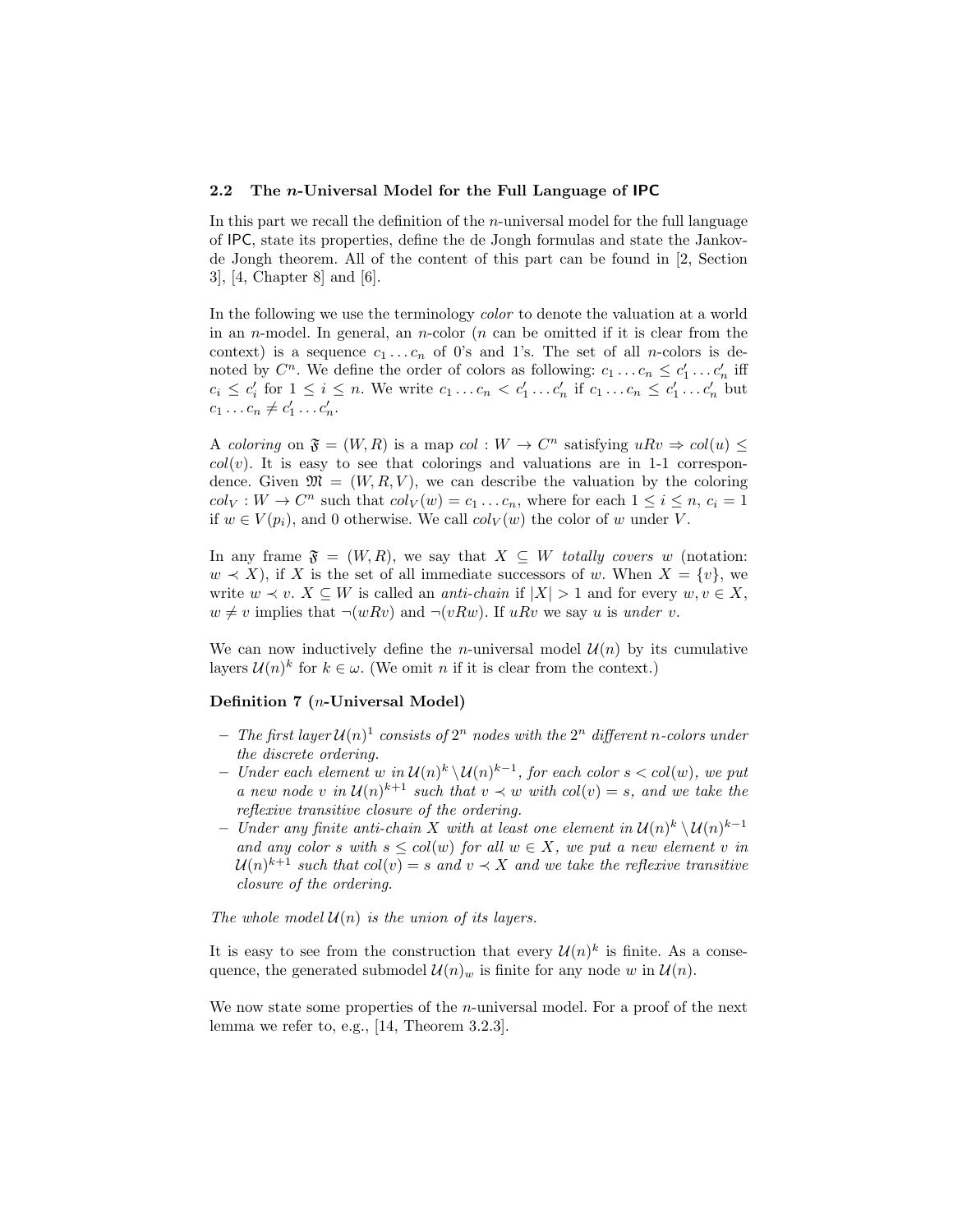**Lemma 8** For any finite rooted Kripke n-model  $\mathfrak{M}$ , there exists a unique  $w \in$  $\mathcal{U}(n)$  and a p-morphism of  $\mathfrak{M}$  onto  $\mathcal{U}(n)_{w}$ .

Using this lemma we will show (in the next theorem) that  $\mathcal{U}(n)$  is a countermodel to every  $n$ -formula not provable in IPC. This justifies the name "universal model" for  $\mathcal{U}(n)$ . For a proof we refer to, e.g., [14, Theorem 3.2.4].

#### Theorem 9

- 1. For any n-formula  $\varphi$ ,  $\mathcal{U}(n) \models \varphi$  iff  $\vdash_{\mathsf{IPC}} \varphi$ .
- 2. For any n-formulas  $\varphi$ ,  $\psi$ , for all  $w \in \mathcal{U}(n)(w \models \varphi \Rightarrow w \models \psi)$  iff  $\varphi \vdash_{\mathsf{IPC}} \psi$ .

In the following we define de Jongh formulas for the full language of IPC and prove that they define point generated submodels of universal models.

For any node w in an n-model  $\mathfrak{M}$ , if  $w \prec \{w_1, \ldots, w_m\}$ , then we let

 $prop(w) := \{p_i | w \models p_i, 1 \le i \le n\},\$ notprop $(w) := \{q_i | w \nvDash q_i, 1 \leq i \leq n\},\$ newprop $(w) := \{r_j | w \not\vdash r_j \text{ and } w_i \models r_j \text{ for each } 1 \leq i \leq m, \text{ for } 1 \leq j \leq n\}.$ 

Here newprop $(w)$  denotes the set of atoms which are about to be true in w, i.e., they are true in all of w's proper successors. Next, we define the formulas  $\varphi_w$ and  $\psi_w$ , which are called de Jongh formulas. For the notion of a depth a point we refer to  $[4, ?$ ? or  $[2, 3.1.9]$ . Roughly speaking a point w of a universal model has depth n if it belongs to the n-th layer of  $\mathcal{U}(n)$ . The depth of a point w will be denoted by  $d(w)$ .

**Definition 10** Let w be a point in  $\mathcal{U}(n)$ . We inductively define the correspond*ing* de Jongh formulas  $\varphi_w$  *and*  $\psi_w$ :

If  $d(w) = 1$ , then let

$$
\varphi_w := \bigwedge \text{prop}(w) \land \bigwedge \{\neg p_k | p_k \in \text{notprop}(w), 1 \leq k \leq n\},\
$$

and

$$
\psi_w := \neg \varphi_w.
$$

If  $d(w) > 1$ , and  $\{w_1, \ldots, w_m\}$  is the set of all immediate successors of w, then define

$$
\varphi_w := \bigwedge \text{prop}(w) \land (\bigvee \text{newprop}(w) \lor \bigvee_{i=1}^m \psi_{w_i} \rightarrow \bigvee_{i=1}^m \varphi_{w_i}),
$$

and

$$
\psi_w := \varphi_w \to \bigvee_{i=1}^m \varphi_{w_i}.
$$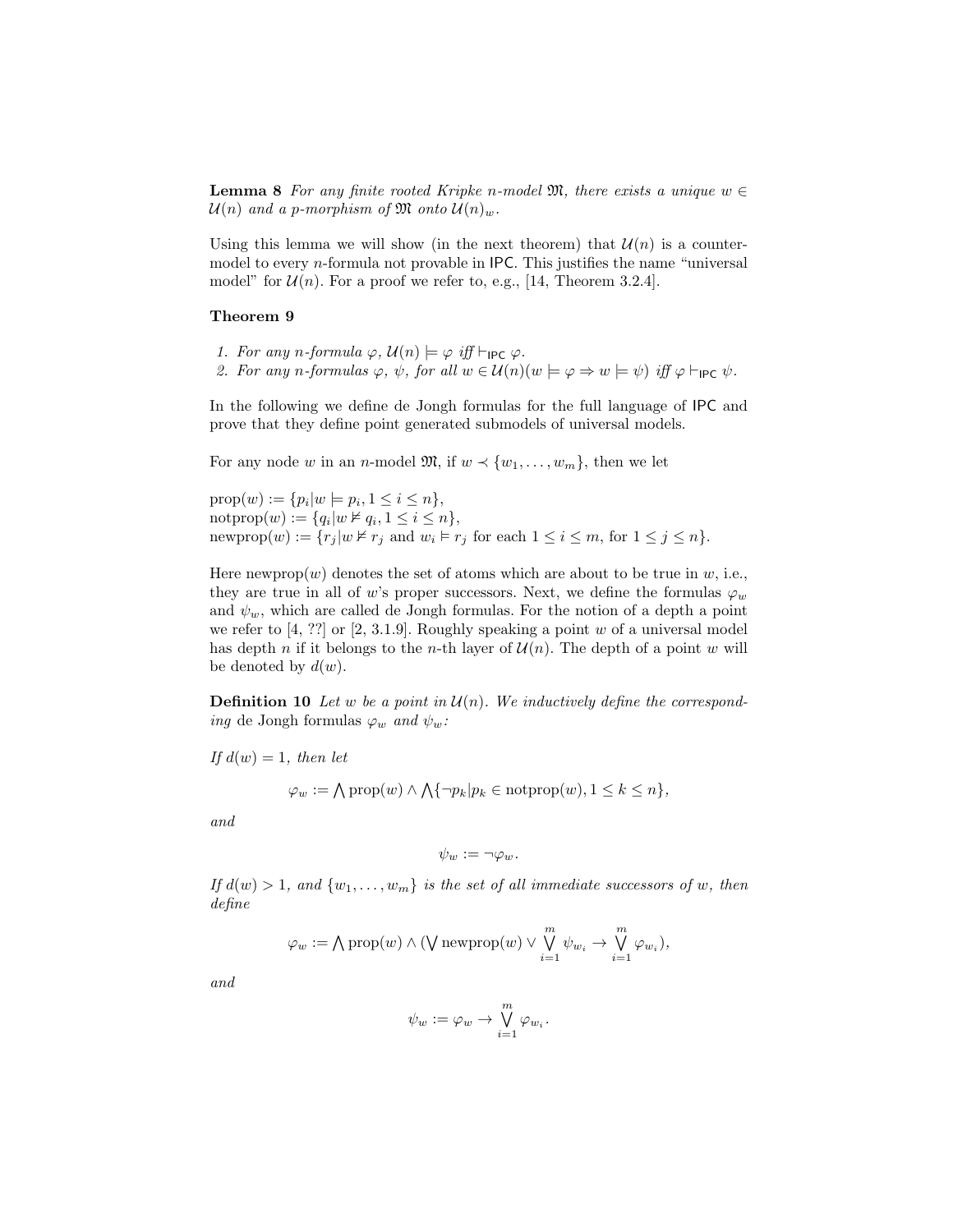The most important properties of the de Jongh formulas are revealed in the following proposition. For a proof we refer to [2, Theorem 3.3.2.].

**Proposition 11** For every  $w \in \mathcal{U}(n)$  we have that

$$
- V(\varphi_w) = R(w), where R(w) = \{w' \in \mathcal{U}(n)|wRw'\};
$$
  

$$
- V(\psi_w) = \mathcal{U}(n) \setminus R^{-1}(w), where R^{-1}(w) = \{w' \in \mathcal{U}(n)|w'Rw\}.
$$

Now we state more properties of the universal model and de Jongh formulas. (For a proof we refer to [6, Corollary 19].) We write  $Cn_n(\varphi) = {\psi|\psi \text{ is an } n$ formula such that  $\vdash_{\mathsf{IPC}} \varphi \to \psi$ ,  $Th_n(\mathfrak{M}, w) = \{\varphi | \varphi \text{ is an } n\text{-formula such that }$  $\mathfrak{M}, w \models \varphi$ , and we omit *n* if it is clear from the context.

**Lemma 12** For any point w in  $\mathcal{U}(n)$ ,  $Th_n(\mathcal{U}(n), w) = Cn_n(\varphi_w)$ .

The next lemma states that  $\mathcal{U}(n)_{w}$  is isomorphic to the submodel of  $\mathcal{H}(n)$  generated by the theory axiomatized by the de Jongh formula of  $w$ . For a proof we refer to [6, Lemma 20].

**Lemma 13** For any  $w \in \mathcal{U}(n)$ , let  $\varphi_w$  be the de Jongh formula of w, then we have that  $\mathcal{H}(n)_{C_n(\varphi_w)} \cong \mathcal{U}(n)_w$ .

Let  $Upper(\mathfrak{M})$  denote the submodel  $\mathfrak{M}_{\{w \in W | d(w) < \omega\}}$  generated by all the points with finite depth, where depth is defined as usual. Intuitively,  $Upper(\mathfrak{M})$  is the "upper" part of  $\mathfrak{M}$ . It can be shown that the *n*-universal model is isomorphic to the upper part of the *n*-Henkin model, i.e.  $Upper(\mathcal{H}(n))$ . For a proof we refer to, e.g., [2, Theorem 3.2.9.] and [6, Theorem 39].

**Lemma 14** Upper $(\mathcal{H}(n))$  is isomorphic to  $\mathcal{U}(n)$ .

The following is a corollary which follows from the correspondence between  $\mathcal{H}(n)$ and  $\mathcal{U}(n)$ . For a proof we refer to [6, Corollary 21].

**Corollary 15** Let  $\mathfrak{M}$  be any model and w be a point in  $\mathcal{U}(n) = (W, R, V)$ . For any point x in  $\mathfrak{M}$ , if  $\mathfrak{M}, x \models \varphi_w$ , then there exists a unique point v satisfying  $\mathfrak{M}, x \models \varphi_v, \mathfrak{M}, x \nvDash \varphi_{v_1}, \ldots, \mathfrak{M}, x \nvDash \varphi_{v_m}, \text{ where } v \prec \{v_1, \ldots, v_m\}, \text{ and } wRv.$ 

In the following we state the Jankov-de Jongh theorem for the full language of IPC. For a proof we refer to [2, Theorem 3.3.3.] and [6, Theorem 26].

Theorem 16 (Jankov-de Jongh Theorem for the Full Language of IPC) For every finite rooted frame  $\mathfrak{F}$ , let  $\psi_w$  be the de Jongh formula of w in the model  $\mathcal{U}(n)_{w}$ , then for every descriptive frame  $\mathfrak{G}, \mathfrak{G} \nvDash \psi_{w}$  iff  $\mathfrak{F}$  is a p-morphic image of a generated subframe of  $\mathfrak{G}.$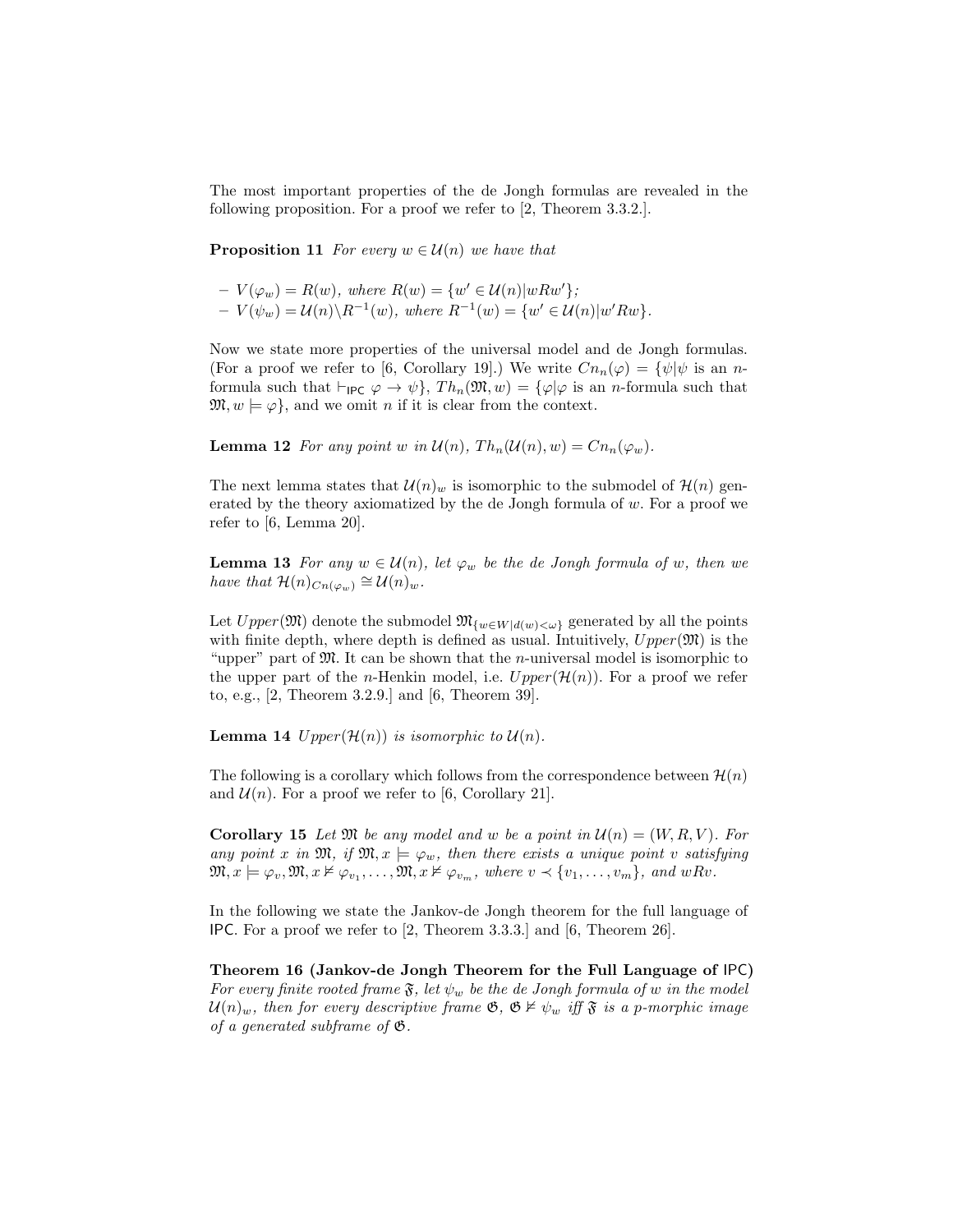# 3 The Top-Model Property and its Relationship with  $[\vee, \wedge, \rightarrow]$ -fragment

In this section we will introduce the top-model property and the top-model construction. This is related to the [ $\vee, \wedge, \rightarrow$ ]-fragment of IPC, which contains the formulas constructed only by  $\vee, \wedge, \rightarrow$  (i.e. the negation-free formulas) and we denote this language by  $\mathcal{L}_{\vee,\wedge,\rightarrow}$ . For other fragments, the notations are similar. Here we state the relevant results without proof, except for an algorithm for which we give the procedure.

By replacing every occurrence of  $\perp$  by  $\neg (p \rightarrow p)$ , every formula is IPC-equivalent to a ⊥-free formula. For simplicity of discussion, we restrict our attention to ⊥ free formulas (i.e. formulas in  $\mathcal{L}_{\vee,\wedge,\rightarrow,\neg}$ ) only.

**Definition 17 (Top-Model Property)** We say that a formula  $\varphi$  has the topmodel property, if for all Kripke models  $\mathfrak{M} = (W, R, V)$ , all  $w \in W$ ,  $\mathfrak{M}, w \models \varphi$ iff  $\mathfrak{M}^+$ ,  $w \models \varphi$ , where  $\mathfrak{M}^+ = (W^+, R^+, V^+)$  is obtained by adding a top point t (which is a successor of all points) such that all proposition letters are true in t.

We have the following results about the top-model property. We write  $\varphi \sim \psi$  for  $\vdash_{\mathsf{IPC}} \varphi \leftrightarrow \psi$ . For the proof of the next theorem see [7, Theorem 5].

#### Proposition 18

- 1. Every formula in  $\mathcal{L}_{\vee,\wedge,\rightarrow}$  has the top-model property, and so has  $\perp$ .
- 2. For any formula  $\varphi$  in  $\mathcal{L}_{\vee,\wedge,\rightarrow,\neg}$ , there exists a formula  $\varphi^*$  in  $\mathcal{L}_{\vee,\wedge,\rightarrow}$  or  $\varphi^* = \perp$  such that for any top-model  $(\mathfrak{M}, w)$ , we have  $(\mathfrak{M}, w) \models \varphi \leftrightarrow \varphi^*$ .

# 4 The universal models for the  $[\vee, \wedge, \rightarrow]$ -fragment of **IPC**

We will now proceed by defining the *n*-universal model,  $\mathcal{U}^*(n)$ , for the [ $\vee, \wedge, \rightarrow$ ]fragment of IPC. This model closely resembles the n-universal model for IPC: it is a generated submodel of it. Mirroring the definition of  $\mathcal{U}(n)$  we define  $\mathcal{U}^{\star}(n) = (U^{\star}(n), R^{\star}, V^{\star})$  inductively:

#### Definition 19

- The first layer  $\mathcal{U}^*(n)^1$  consists of  $2^n 1$  nodes with all the different n-colors — excluding the color  $1 \dots 1$  — under the discrete ordering.
- − Under each element w in  $\mathcal{U}^*(n)$ <sup>k</sup>  $\setminus \mathcal{U}^*(n)$ <sup>k-1</sup>, for each color s < col(w), we put a new node v in  $\mathcal{U}^*(n)^{k+1}$  such that  $v \prec w$  with  $col(v) = s$ , and we take the reflexive transitive closure of the ordering.
- − Under any finite anti-chain X with at least one element in  $\mathcal{U}^{\star}(n)^{k} \setminus \mathcal{U}^{\star}(n)^{k-1}$ and any color s with  $s \leq col(w)$  for all  $w \in X$ , we put a new element v in  $\mathcal{U}^\star(n)^{k+1}$  such that  $col(v) = s$  and  $v \prec X$  and we take the reflexive transitive closure of the ordering.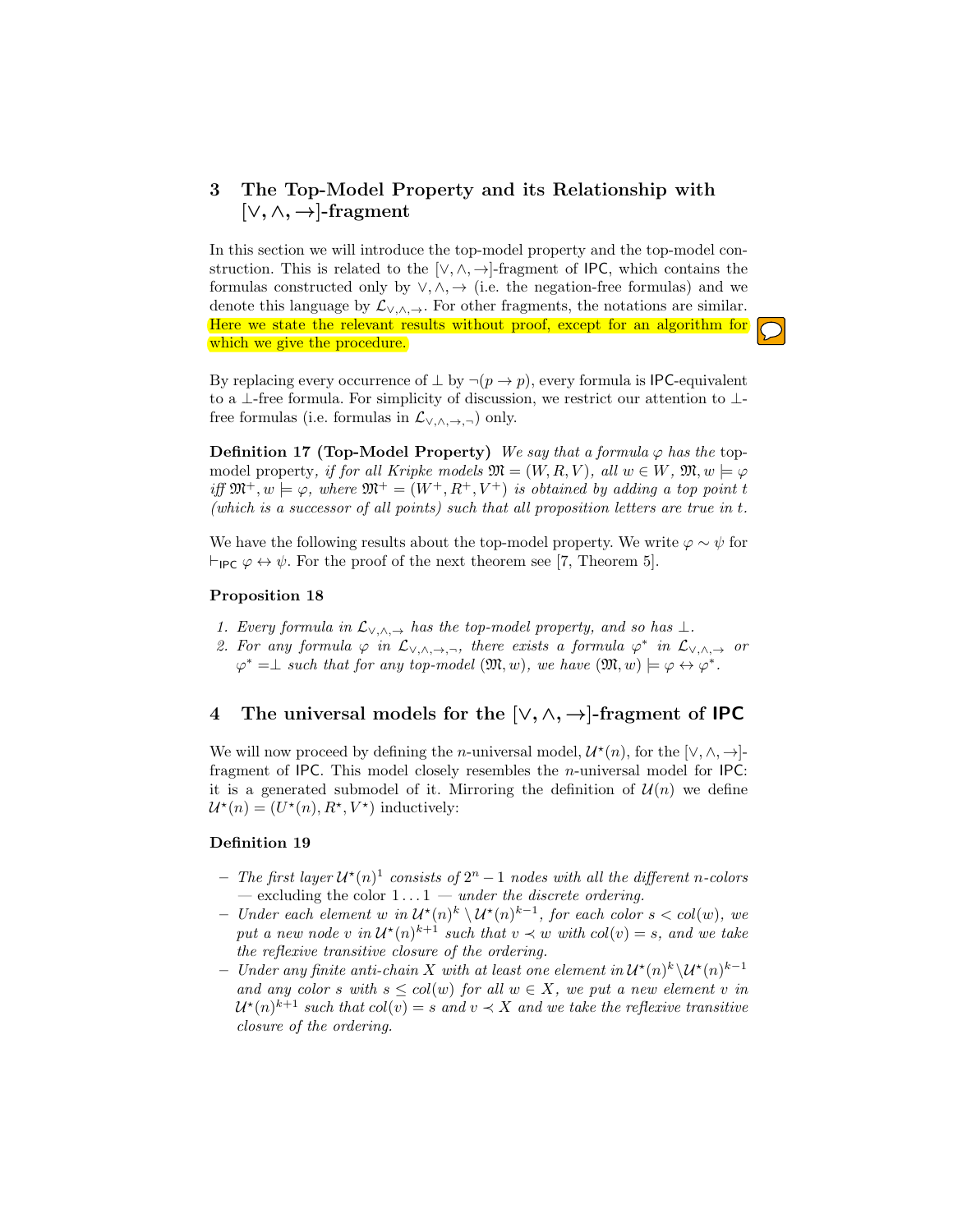The whole model  $\mathcal{U}^*(n)$  is the union of its layers.

We should also note here the sharp contrast between  $\mathcal{U}(1)$ , also known as the Rieger-Nishimura ladder, and  $\mathcal{U}^*(1)$ . The latter consists of a single element that does not satisfy p. The only formulas satisfied at that element are the intuitionistic tautologies.

Given two intuitionistic models  $(W, R, V)$  and  $(W', R', V')$  and a partial map  $f: W \to W'$ , if  $X \subseteq W'$  we let  $f^*(X) = W \setminus R^{-1}(f^{-1}[W' \setminus X])$ .

**Definition 20** A positive morphism is a partial function  $f : (W, R, V) \rightarrow$  $(W', R', V')$  such that:

- 1. If  $w, v \in \text{dom}(f)$  and  $wRv$  then  $f(w)R'f(v)$  (forth condition).
- 2. If  $w \in \text{dom}(f)$  and  $f(w)R'v$  then there exists some  $u \in \text{dom}(f)$  such that  $f(u) = v$  and wRu (back condition).
- 3. If  $w \in \text{dom}(f)$  and  $vRw$ , then  $v \in \text{dom}(f)$ .
- 4. For every  $p \in \text{Prop we have } V(p) = f^*(V'(p)).$

If the models are descriptive, then  $f : (W, R, \mathcal{P}, V) \to (W', R', \mathcal{Q}, V')$  is a descriptive positive morphism if furthermore for every  $Q \in \mathcal{Q}$  we have  $f^*(Q) \in \mathcal{P}$ .

**Lemma 21** Let  $f: W \to W'$  be a positive morphism. If  $X \subseteq W'$  such that X is an upset of W', then  $f^*(X) = f^{-1}[X] \cup (W \setminus \text{dom}(f)).$ 

*Proof.* Let X be an upset of W'. Then  $W' \setminus X$  is a downset of W'. By (3) from the definition of positive morphisms if  $w \in \text{dom}(f)$  and  $u \in R^{-1}(w)$  then  $u \in \text{dom}(f)$  and by (1)  $f(u)Rf(w)$ . These, along with the fact that  $W' \setminus X$  is a downset imply that if  $w \in f^{-1}[W' \setminus X]$  and  $u \in \text{dom}(f)$  then  $u \in f^{-1}[W' \setminus X]$ , hence  $R^{-1}(f^{-1}[W' \setminus X]) = f^{-1}[W' \setminus X].$ Now we have that  $f^*(X) = W \setminus R^{-1}(f^{-1}[W' \setminus X]) = W \setminus f^{-1}[W' \setminus X]$ . But  $W \setminus f^{-1}[W' \setminus X] = f^{-1}[X] \cup (W \setminus \text{dom}(f)).$ 

Positive morphisms correspond to dense subreductions of [4, Section 9.1] and are related to strong partial Esakia morphisms of [1].

**Lemma 22** A a partial function  $f : (W, R, V) \rightarrow (W', R', V')$  is a positive morphism if and only if the following conditions hold:

- 1<sup>\*</sup>. If  $w, v \in \text{dom}(f)$  and  $wRv$  then  $f(w)R'f(v)$ .
- 2<sup>\*</sup>. If  $w \in \text{dom}(f)$  and  $f(w)R'v$  then there exists some  $u \in \text{dom}(f)$  such that  $f(u) = v$  and wRu (back condition).
- 3<sup>\*</sup>. If  $w \in \text{dom}(f)$  and  $vRw$ , then  $v \in \text{dom}(f)$ .
- 4<sup>\*</sup>. For every  $p \in \text{Prop}$  and  $w \in \text{dom}(f)$  we have  $w \in V(p) \iff f(w) \in V'(p)$ .
- 5<sup>\*</sup>. dom $(f) \supseteq \{w \in W : \exists p \in \text{Prop } w \notin V(p)\}.$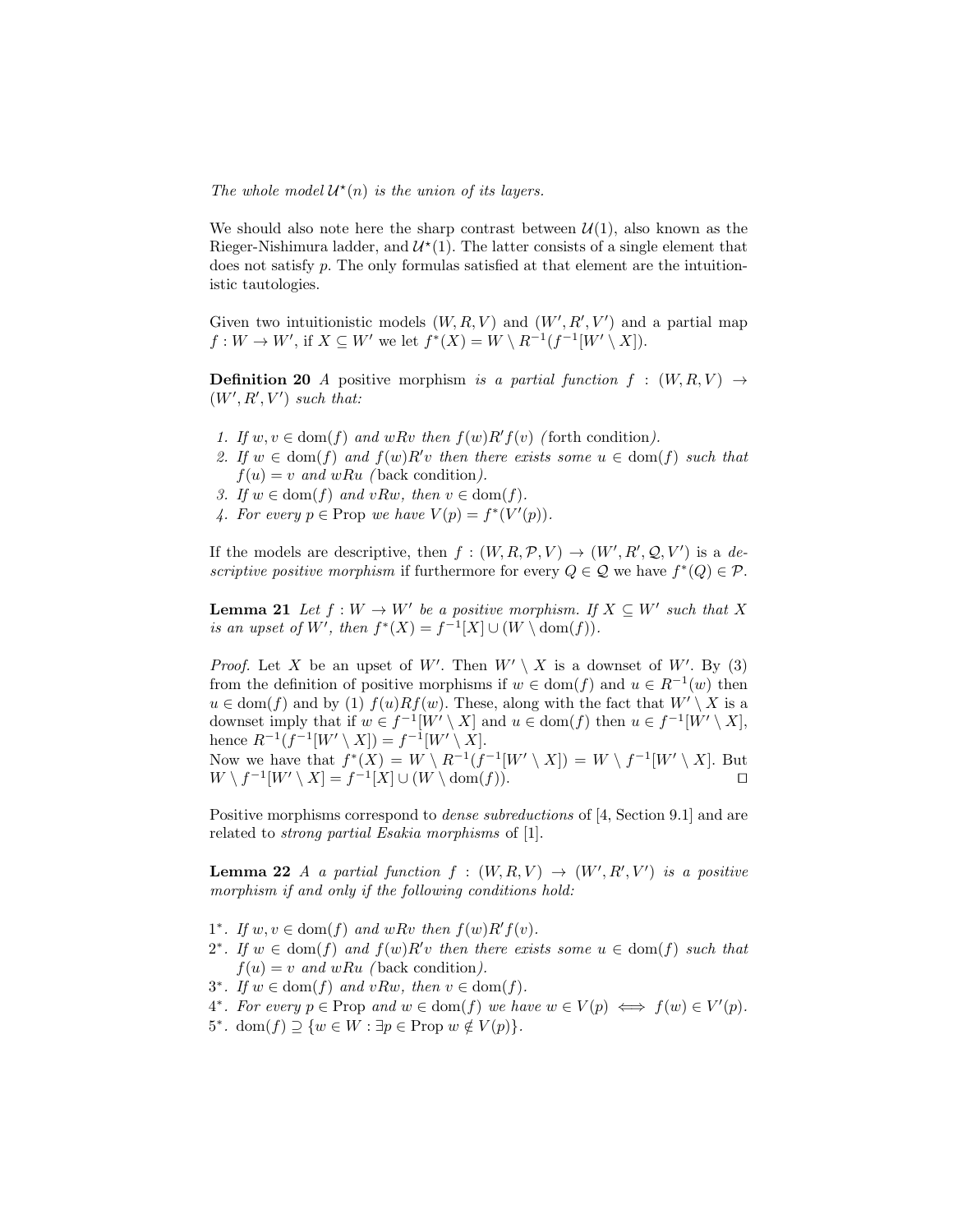Proof. We need to prove that under the assumption of 1 through 3 of the definition of positive morphisms, 4 is equivalent to 4<sup>∗</sup> and 5<sup>∗</sup> .

Let us assume 4<sup>\*</sup> and 5<sup>\*</sup>. By Lemma 21 we have that  $f^*(V'(p)) = f^{-1}[V'(p)] \cup$  $W \setminus \text{dom}(f)$ . By 4<sup>\*</sup> we have that  $f^{-1}[V'(p)] = V(p) \cap \text{dom}(f)$ . We have that 5<sup>\*</sup> implies that  $W \setminus \text{dom}(f) \subseteq V(p)$  since every element not in the domain of f satisfies all propositional atoms. Therefore  $V(p) = (V(p) \cap \text{dom}(f)) \cup W \setminus \text{dom}(f)$ and thus  $f^*(V'(p)) = V(p)$ .

For the other direction assume 4. Then if  $w \in \text{dom}(f)$  and since  $f^{-1}[V'(p)] \cup$  $W \setminus \text{dom}(f) = V(p)$  it follows that  $w \in V(p)$  if and only if  $f(w) \in V'(p)$ , i.e. we arrive at 4<sup>\*</sup>. Also, for any  $p \in \text{Prop}$  we have that  $W \setminus \text{dom}(f) \subseteq V(p)$  and hence all elements not in the domain of f satisfy all propositional atoms, i.e. we arrive at 5<sup>∗</sup> . The contract of the contract of the contract of the contract  $\Box$ 

From here on we will use this alternative definition of positive morphisms.

We note that if for all  $w \in W$ , there is some propositional atom p such that p is not satisfied in  $w$ , then the positive morphisms are  $p$ -morphisms. Also, every p-morphism is a positive morphism. Finally it is easy to check that the composition of two positive morphisms is a positive morphism.

The essential difference between p-morphisms and positive morphisms is that the latter are partial maps - they do not have to contain in their domains worlds that satisfy all propositional atoms. The reason we can ignore these worlds, when dealing with the  $[\vee, \wedge, \rightarrow]$ -fragment of IPC lies in the simple fact (which can be easily checked by induction) that in such worlds all negation-free formulas hold. Next we show that positive morphisms preserve negation-free formulas:

**Proposition 23** Let  $f : (W, R, V) \to (W', R', V')$  be a positive morphism. Then for every negation-free formula  $\varphi$  and  $w \in \text{dom}(f)$  we have that

 $(W, R, V), w \models \varphi \quad \text{iff} \quad (W', R', V'), f(w) \models \varphi.$ 

Proof. We proceed by induction on the complexity of the formulas. The base case, i.e. atoms, follows directly by the definition of positive morphisms. Let us assume that f preserves the negation-free formulas  $\varphi$  and  $\psi$ . That this is also the case for  $\varphi \vee \psi$  and  $\varphi \wedge \psi$  trivially follows from the semantic definitions of the connectives.

Let us now assume that  $(W, R, V)$ ,  $w \models \varphi \rightarrow \psi$ . Let  $f(w)R'v$  and assume that  $(W', R', V'), v \models \varphi$ . Then by the definition of the positive morphisms we have that there is some  $u \in \text{dom}(f)$  such that  $f(u) = v$  and wRu. By the induction hypothesis we have that  $(W, R, V), u \models \varphi$ , hence  $(W, R, V), u \models \psi$ , which by the induction hypothesis gives us that  $(W', R', V'), f(u) \models \psi$ . For the converse, let us assume that  $(W', R', V'), f(w) \models \varphi \rightarrow \psi$  and for some u such that wRu we have  $(W, R, V)$ ,  $u \models \varphi$ . If  $u \in \text{dom}(f)$ , then the induction hypothesis readily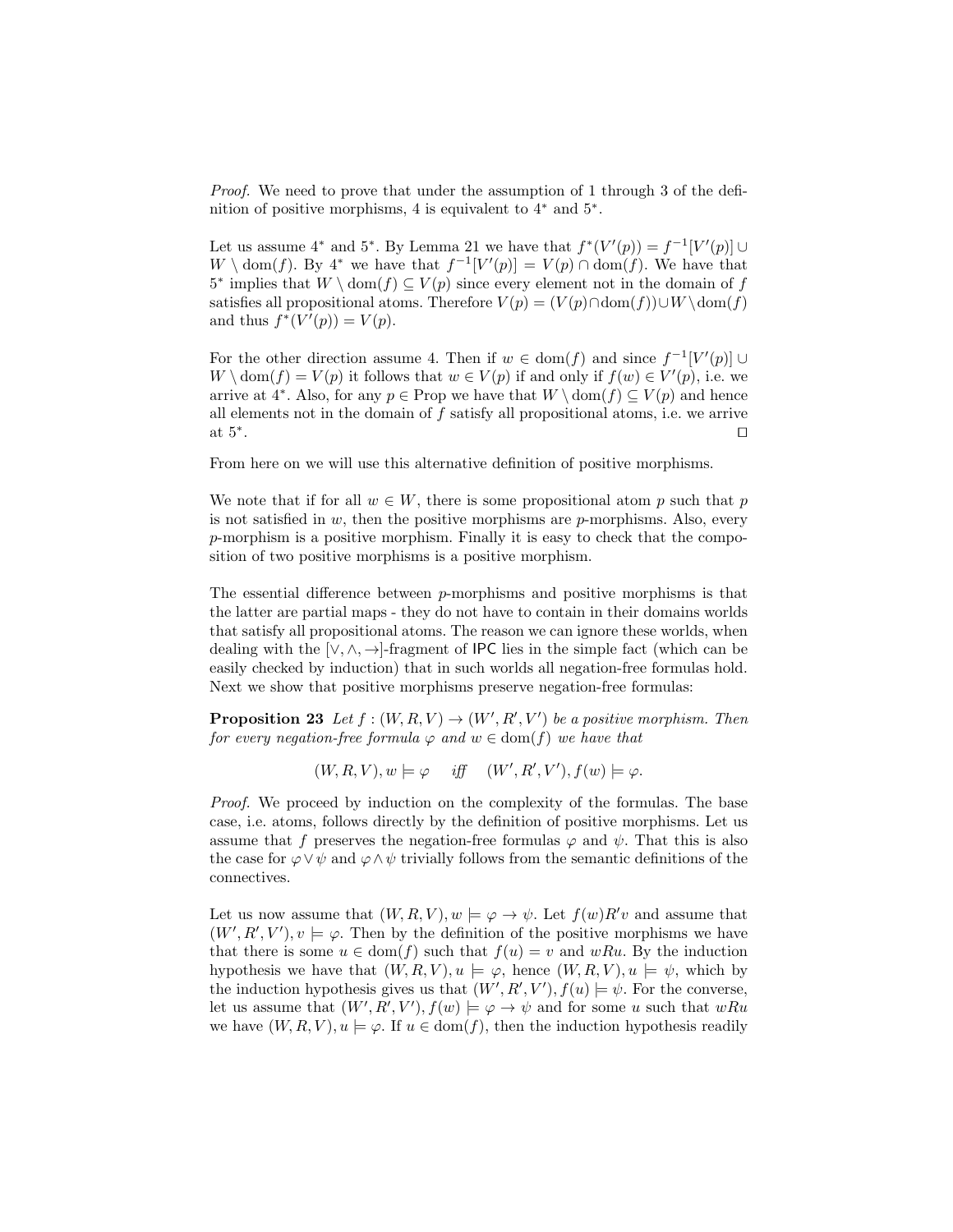implies that  $(W, R, V), u \models \psi$ . If  $u \notin \text{dom}(f)$ , then for every propositional atom p we have that  $u \in V(p)$ , which implies that  $(W, R, V)$ ,  $u \models \psi$ , since all negationfree formulas are true in such worlds.  $\Box$ 

In view of Definition 7, it is clear that  $\mathcal{U}^*(n)$  is isomorphic to  $\mathcal{N} = (N, R, V)$ with  $N = \{w \in \mathcal{U}(n) : w^* \notin R(w)\}\$ , a generated submodel of  $\mathcal{U}(n)$ , where  $w^*$  is the greatest node of  $\mathcal{U}(n)$  such that  $col(w^*)_i = 1$  for every  $i \leq n$ . By Proposition 18.1  $(\mathcal{U}^*(n))^+$  satisfies the same negation-free formulas as  $\mathcal{U}^*(n)$ . It is also the case that  $(\mathcal{U}^*(n))^+$  is (isomorphic to) a generated submodel of  $\mathcal{U}(n)$ , whose domain consist of the elements of  $U(n)$  whose only successor of depth 1 satisfies all propositional atoms. Let us call this submodel M, and let  $G: (U^*(n))^+ \to M$ be this isomorphism.

The models  $\mathcal{U}^*(n)$  and  $(\mathcal{U}^*(n))^+$  can be viewed as two different ways of describing the universal model sof the [ $\vee, \wedge, \rightarrow$ ]-fragment of IPC. In the first approach there are IPC-satisfiable positive formulas (for example  $p_1 \wedge \ldots \wedge p_n$ ) that are satisfied nowhere in  $\mathcal{U}^*(n)$  and hence are indistinguishable from  $\perp$  in this model, something that is not the case in  $\mathcal{U}(n)$ , where every IPC-satisfiable formula is satisfied in some world. In  $(\mathcal{U}^*(n))^+$  all positive formulas are satisfied at the topmost point, and hence this model can distinguish positive formulas from  $\perp$ . As we will see below, every finite rooted model can be embedded onto a generated submodel of  $\mathcal{U}^*(n)$  via a positive morphism, which is not the case for  $(\mathcal{U}^*(n))^+$ . On the other hand, for every finite rooted model  $\mathfrak{M}, \mathfrak{M}^+$  can be embedded onto a generated submodel of  $(\mathcal{U}^*(n))^+$  via a p-morphism. Dually, we can define two distinct types of algebras to describe the [ $\vee, \wedge, \rightarrow$ ]-fragment of IPC. This will be discussed more extensively in Section 6.

We can now prove the following:

**Lemma 24** There exists a positive morphism  $F: \mathcal{U}(n) \to \mathcal{U}^*(n)$ , which is onto,  $dom(F) = \{w \in \mathcal{U}(n) : \exists p \in Prop(w \notin V(p))\}$  and for every  $w \in dom(F)$  we have that the restriction of F to  $\mathcal{U}(n)_{w}$  is onto  $\mathcal{U}^{*}(n)_{F(w)}$ .

*Proof.* We will define F by induction on the depth of the elements of  $\mathcal{U}(n)$  in such a way that the color of  $F(w)$  is the same as that of w. If  $d(w) = 1$ , then  $F(w) = w'$ , where  $d(w') = 1$  and  $col(w) = col(w')$ . Let us now assume that F is defined for the elements of  $\mathcal{U}(n)$  of depth m. Let  $d(w) = m + 1$  and let us assume that  $w \prec \{w_1, \ldots, w_k\}$ . Take  $A \subseteq F[\{w_1, \ldots, w_k\}]$  as the set that contains the R-minimal elements of  $F[\{w_1, \ldots, w_k\}]$ . A is finite as a subset of a finite set. If A is empty then let  $F(w)$  be the element of  $\mathcal{U}^*(n)$  of depth 1 with the same color as w. If  $A = \{u\}$  and u has the same color as w, then let  $F(w) = u$ . Otherwise by the construction of  $\mathcal{U}^*(n)$ , there is a unique  $v \prec A$  (by the induction hypothesis about F) with the same color as w and we let  $F(w) = v$ .

It is left to be shown is that F is a positive morphism. That  $w \in V(p) \iff$  $F(w) \in V^*(p)$  follows directly by the construction of F. Likewise it is easy to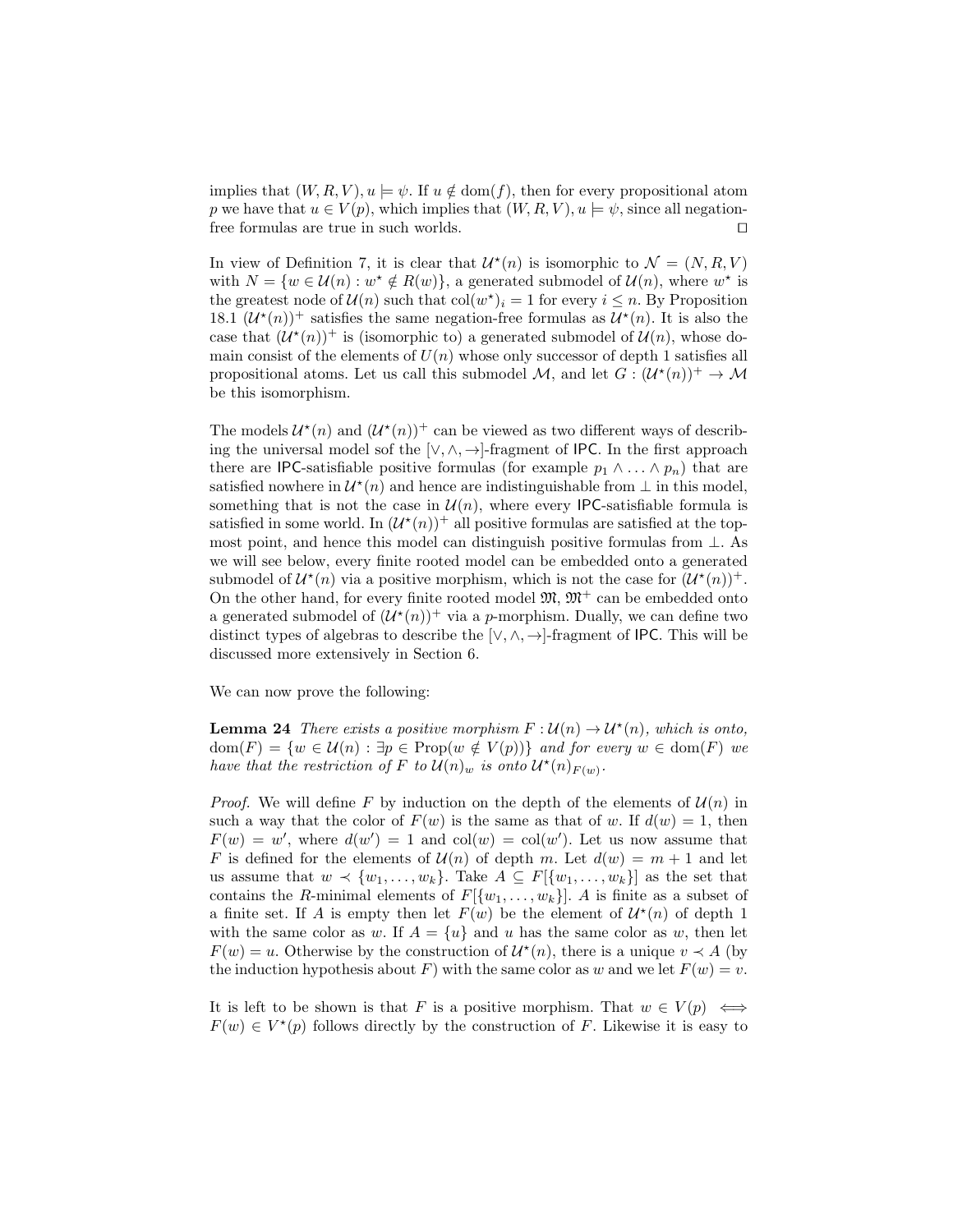see by the above construction that if uRw then  $F(u)R^*F(w)$ .

That if  $F(w)R^*v$  implies the existence of some u such that  $F(u) = v$  and  $wRu$ follows from the fact that the restriction of F to  $\mathcal{U}(n)_w$  is onto  $\mathcal{U}^*(n)_{F(w)}$ . To prove this we just need to show that for all  $u \in \text{dom}(F)$  all the immediate successors of  $F(u)$  are images of successors of u, since the depth of all elements of  $\mathcal{U}^*(n)$ have finite depth. That it is the case for the immediate successors follows by the definition of F:  $F(w)$ 's immediate successors form a subset of  $F[\{w_1, \ldots, w_k\}]$ (where  $w_1, \ldots, w_k$  are the only immediate successors of w).

Finally, that F is onto can be shown by viewing  $\mathcal{U}^*(n)$  as the generated submodel N of  $\mathcal{U}(n)$  presented above. Then it is routine to check that F is the identity function on  $\mathcal N$ .

Let us fix the injective positive morphism  $i: (\mathcal{U}^*(n))^+ \to \mathcal{U}^*(n)$ , between the two versions of the universal model described above. This map is the identity where it can be defined. Even though the above proof is constructive we can describe  $F$ in a non-constructive way by the following observation: For every  $w \in U(n)$  we have that w satisfies the same positive formulas in  $\mathcal{U}(n)$  and  $(\mathcal{U}(n))^{+}$ . Furthermore, by Lemma 8 there exists a (unique) p-morphism  $f_w$  from  $((\mathcal{U}(n))^+)_w$  to  $\mathcal{U}(n)$ , and in particular to M. By the uniqueness we have that  $f = \bigcup_{w \in U(n)} f_w$ is a p-morphism from  $(U(n))^{+}$  onto M. Then we can define  $F = i \circ G^{-1} \circ f$ .

The above lemma gives us analogues of Lemma 8 and Theorem 9 for positive morphisms.

**Theorem 25** For any finite rooted intuitionistic n-model  $\mathfrak{M} = (W, R, V)$  such that for some  $x \in W$  and  $p \in \text{Prop with } x \notin V(p)$ , there exists a unique  $w \in$  $U^*(n)$  and positive morphism of  $\mathfrak{M}$  onto  $\mathcal{U}^*(n)_w$ .

*Proof.* Given any finite rooted intuitionistic *n*-model  $\mathfrak{M}$ , Lemma 8 implies that there is a unique  $w \in U(n)$  and a p-morphism f from  $\mathfrak{M}$  onto  $\mathcal{U}(n)_w$ . By taking the F from Lemma 24, it follows that  $F \circ f$  (with domain  $\{x \in M : f(x) \in$  $dom(F)$ ) is a positive morphism (as a composition of positive morphisms) of  $\mathfrak{M}$  onto  $\mathcal{U}^*(n)_{F(w)}$  (assuming of course that  $dom(F \circ f) \neq \emptyset$ ).

To show the uniqueness we observe that given two positive morphisms  $g_1, g_2$ from  $\mathfrak{M}$  to  $\mathcal{U}^*(n)$ ,  $dom(g_1) = dom(g_2) = \{x \in M : \exists p \in Prop(x \notin V(p))\}$ , since in no element of  $\mathcal{U}^*(n)$  every propositional atom holds. Thus, if  $x_0$  is the root of  $\mathfrak{M}, g_1(x_0) \neq g_2(x_0)$  and  $g_1[\mathfrak{M}] = \mathcal{U}^*(n)_{g_1(x_0)}$  and  $g_2[\mathfrak{M}] = \mathcal{U}^*(n)_{g_2(x_0)}$ , then there are two different p-morphisms  $(g_1 \text{ and } g_2)$  from  $\text{dom}(g_1)$  to  $\mathcal{U}(n)$  (since  $\mathcal{U}^{*}(n)$  is a generated subframe of  $\mathcal{U}(n)$ , contradicting Lemma 8.

**Theorem 26** For every n-formula  $\varphi \in \mathcal{L}_{\vee, \wedge, \rightarrow}$ ,  $\mathcal{U}^*(n) \models \varphi$  iff  $\vdash_{\mathsf{IPC}} \varphi$ .

*Proof.* One direction is trivial. For the other, let us assume that  $\mathcal{F}_{\text{IPC}}\varphi$ , i.e. there is a finite rooted model M such that  $\mathfrak{M}, x \nvDash \varphi$ , where x is the root of M. Since  $\varphi$ is negation-free we have that  $x$  does not satisfy all propositional atoms. Then by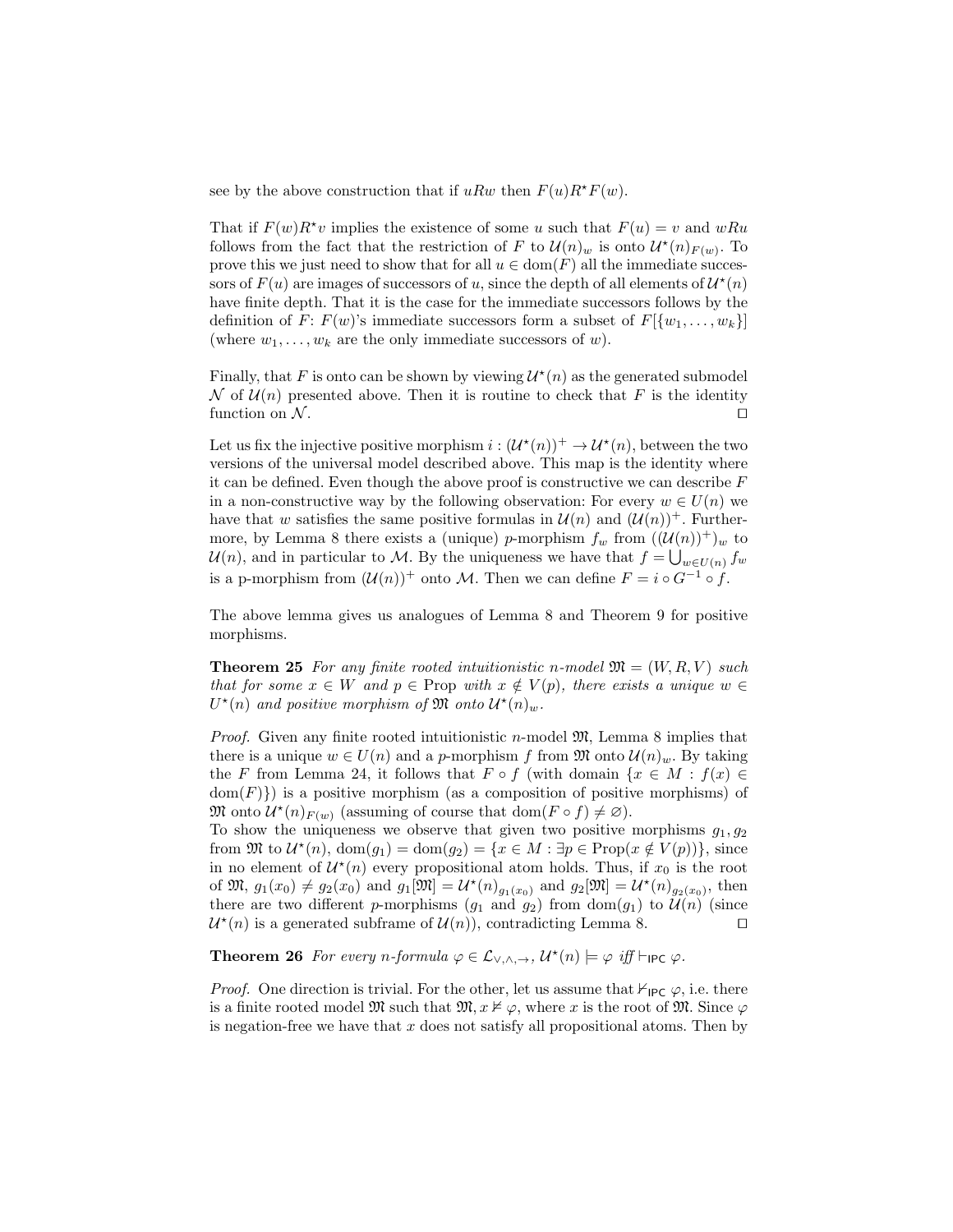Theorem 25, there exists a unique  $w \in U^*(n)$  and a positive morphism f from  $\mathfrak{M}$  onto  $\mathcal{U}^*(n)_w$ . By Proposition 23, it follows that  $\mathcal{U}^*(n)$ ,  $f(x) \nvDash \varphi$ .

We will now define the de Jongh formulas for the  $[\vee, \wedge, \rightarrow]$  fragment of IPC (for the de Jongh formulas for the  $[\wedge, \rightarrow]$  fragment of IPC, see [3]). We will present two ways of constructing the formulas, one that mirrors the construction of the standard de Jongh formulas, and one that derives the formulas through the algorithm presented in Section 3. For  $w \in U^*(n)$  let  $prop(w)$ , newprop $(w)$  and notprop $(w)$  be defined as for the elements of  $U(n)$ .

**Definition 27** Let w be a point of  $U^*(n)$ . We will define the formulas  $\varphi_w^*$  and  $\psi_w^*$  by induction on the depth of w:

$$
- \text{ If } d(w) = 1 \text{ then define}
$$

$$
\varphi_w^* = \bigwedge \text{prop}(w) \land (\bigvee \text{notprop}(w) \rightarrow \bigwedge \text{notprop}(w))
$$

and

$$
\psi_w^* = \varphi_w^* \to \bigwedge_{i \in n} p_i.
$$

– If  $d(w) > 1$  then let  $w \prec \{w_1, \ldots, w_r\}$  and define

$$
\varphi_w^{\star} = \bigwedge \mathrm{prop}(w) \land (\bigvee \mathrm{newprop}(w) \lor \bigvee_{i \leq r} \psi_{w_i}^{\star} \rightarrow \bigvee_{i \leq r} \varphi_{w_i}^{\star})
$$

and

$$
\psi_w^* = \varphi_w^* \to \bigvee_{i \leq r} \varphi_{w_i}^*.
$$

The construction is motivated by the following observation: As we noted  $(\mathcal{U}^*(n))^+$ is a generated submodel of  $\mathcal{U}^*(n)$ . Using the original de Jongh formula  $\varphi_w$ , for w the greatest element of  $(U^*(n))^+$ , we can define the de Jongh formulas from depth 2, using exactly the same construction as for the standard de Jongh formulas. Only now there is no need to take into consideration the  $\psi_w$  formula. This is because every negation-free formula is satisfied in a world that satisfies all propositional atoms, and hence all negation-free formulas are true in  $w$ .

The above leads us to the second way of constructing the de Jongh formulas for  $\mathcal{U}^*(n)$ .

**Definition 28** For every  $w \in \mathcal{U}^*(n)$ , we define  $\varphi_w^*$  and  $\psi_w^*$  as  $[\varphi_{G(w)}]^*$  and  $[\psi_{G(w)}]^{*}$  respectively, where  $[\cdot]^{*}$  is the operation defined in Proposition 18.2.

Proposition 29 The formulas defined in Definition 27 and 28 are equivalent.

*Proof.* The proof is by induction on the depth of w. For  $d(w) = 1$ , we note that  $[\varphi_{G(w)}]^*$  is  $\bigwedge \text{prop}(w) \wedge (\bigvee \text{notprop}(w) \rightarrow \bigwedge \text{prop}(w) \wedge \bigwedge \text{notprop}(w)),$  which is clearly equivalent to  $\bigwedge \text{prop}(w) \land (\bigvee \text{notprop}(w) \rightarrow \bigwedge \text{notprop}(w))$  and the  $\psi_w$ coincide. For  $d(w) = k + 1$ , since the formulas are inductively constructed in the same manner, the induction hypothesis immediately yields the desired result.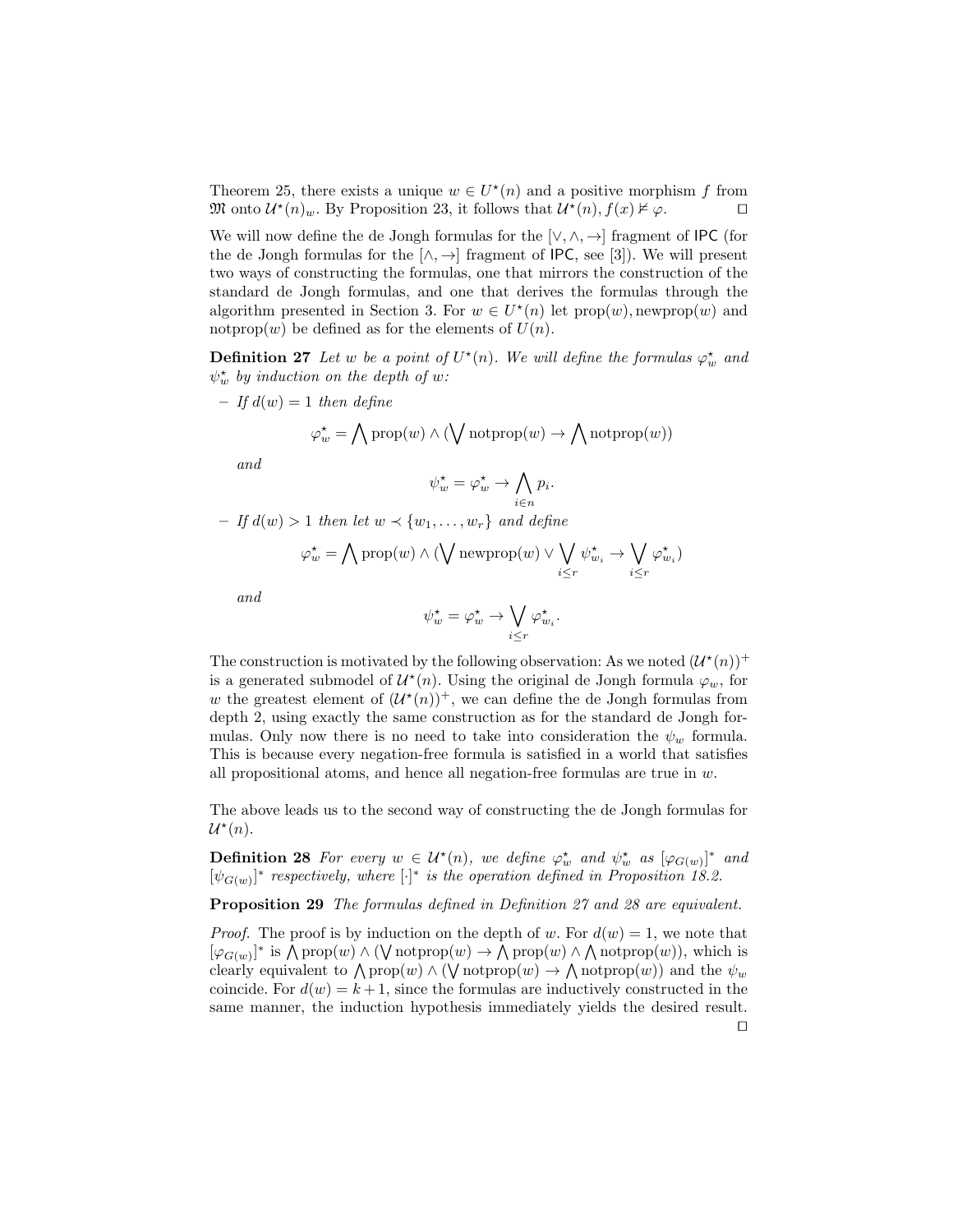We can now show that these formulas are indeed analogous to the standard de Jongh formulas:

**Proposition 30** For every  $w \in \mathcal{U}^*(n)$  we have that

$$
- V^{\star}(\varphi_w) = R^{\star}(w)
$$
  
-  $V^{\star}(\psi_w) = U^{\star}(n) \setminus (R^{\star})^{-1}(w)$ 

*Proof.* By Theorem 18.1 we have that any formula  $\sigma$  is equivalent in the top models with  $[\sigma]^*$ . Hence  $\varphi_w^*$  is satisfied in the same worlds of M (which is isomorphic to  $(\mathcal{U}^*(n))^+$  as  $\varphi_w$  (and likewise for  $\psi_w$ ). But since  $\varphi_w^*$  are negationfree formulas, by Proposition 18.1, they will be satisfied in the same worlds in  $(\mathcal{U}^{\star}% )(\theta)=\mathcal{U}(\theta)$  $(n).$ 

The proposition above implies that two distinct points of  $\mathcal{U}^*(n)$  can be distinguished via a positive formula. Indeed, if  $w_1 \neq w_2$  are two worlds in  $\mathcal{U}^*(n)$ , then either  $\neg w_1 R w_2$  or  $\neg w_2 R w_1$ . In the first case  $\mathcal{U}^*(n)$ ,  $w_2 \nvDash \varphi_{w_1}$ , while in the second case  $\mathcal{U}^*(n)$ ,  $w_1 \nvDash \varphi_{w_2}$ . Thus what the positive morphism F defined in Lemma 24 really does is identify the points of  $\mathcal{U}(n)$  that satisfy the same positive formulas.

#### 5 *n*-Henkin models and Jankov's theorem for KC

Let us denote the *n*-Henkin model for the  $[\vee, \wedge, \rightarrow]$ -fragment of IPC with  $\mathcal{H}^*(n)$ . We write

$$
\mathrm{Cn}^\star_n(\varphi) = \{\psi \in [\vee, \wedge \to] : \psi \text{ is an }n\text{-formula and }\vdash_{\mathsf{IPC}} \varphi \to \psi\}
$$

and we write

 $\mathrm{Th}_{n}^{\star}(\mathfrak{M}, w) = \{ \varphi \in [\vee, \wedge \to] : \varphi \text{ is an } n\text{-formula and } \mathfrak{M}, w \models \varphi \}.$ 

**Proposition 31** For any point  $w \in \mathcal{U}^*(n)$ ,  $\text{Th}^*_{n}(\mathcal{U}^*(n), w) = \text{Ch}^*_{n}(\varphi_w^*)$ .

Proof. That the right hand side is a subset of the left hand side follows from Proposition 30. For the other direction, assume  $\mathcal{U}^*(n)$ ,  $w \models \sigma$ . Then if  $\mathcal{V}_{\mathsf{IPC}} \varphi_w^* \to$ σ, there is a finite model  $\mathfrak{M}$  whose root, x, satisfies  $\varphi_w^*$  and does not satisy σ. Then, since  $x$  does not satisfy all negation-free formulas, it does not satisfy all propositional atoms, hence there is a nonemtpy positive morphism f from  $\mathfrak{M}$ to  $\mathcal{U}^*(n)$ . Because x satisfies  $\varphi_w$  Proposition 30 implies that  $f(x) \in R^*(w)$ . Since  $\mathcal{U}^*(n)$ ,  $w \models \sigma$  we get  $\mathcal{U}^*(n)$ ,  $f(w) \models \sigma$ , a contradiction because f preserves negation-free formulas and specifically  $\sigma$ .

**Lemma 32** Let  $\Gamma$  be an n-theory of the  $[\vee, \wedge, \rightarrow]$ -fragment of IPC. If  $\Gamma \supseteq$  $\mathrm{Cr}^{\star}(\varphi_w^{\star})$ , for some  $w \in U^{\star}(n)$ , then either there exists some  $v \in R^{\star}(w)$ , such that  $\Gamma = \text{Cn}^{\star}(\varphi_v^{\star})$ , or  $\Gamma$  contains all negation-free formulas.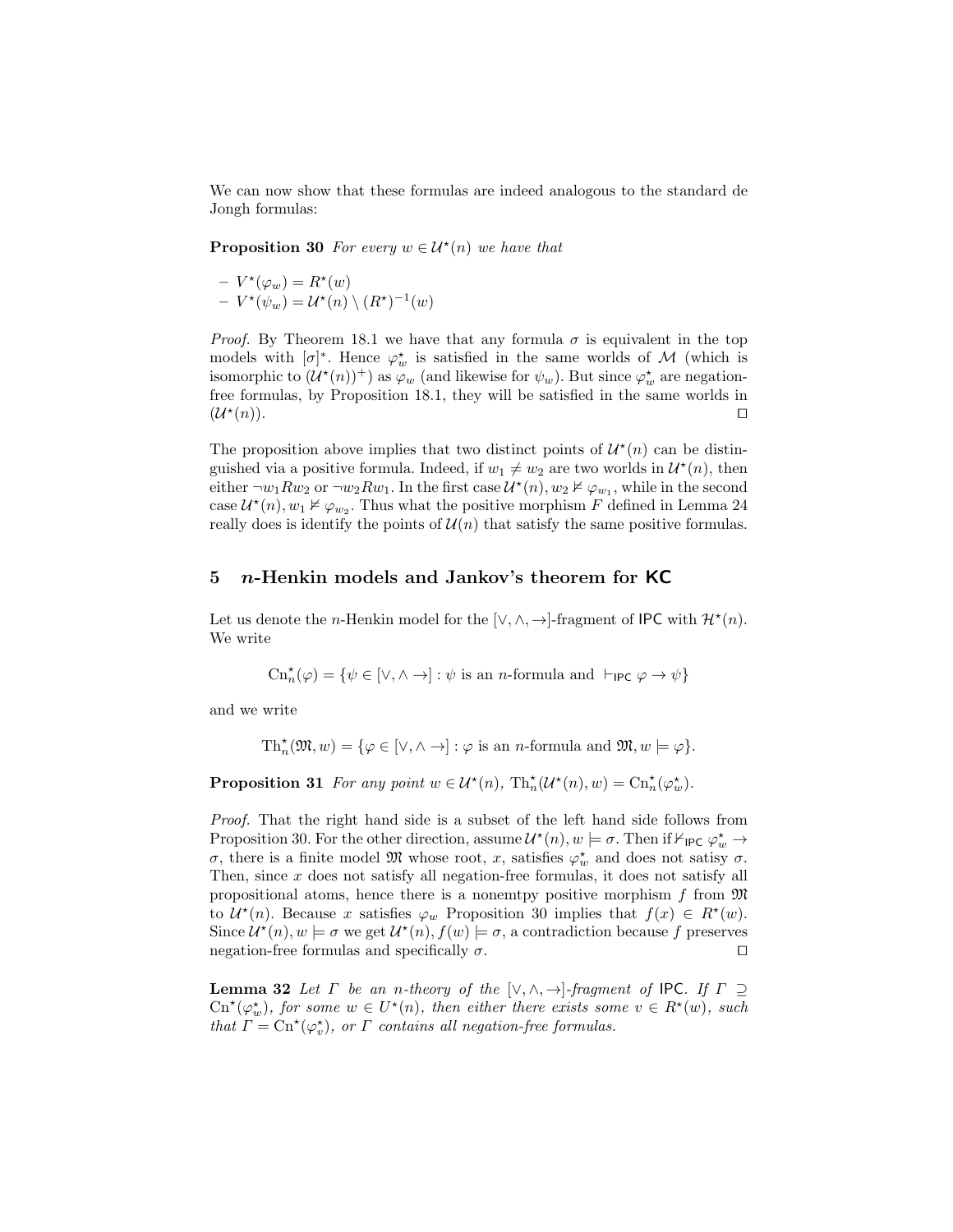*Proof.* Let  $\Gamma \supseteq \text{Cn}^{\star}(\varphi_w^{\star})$  and let v be such that  $wRv$  and  $\varphi_v^{\star} \in \Gamma$  while for all immediate successors of v (let  $v_1, \ldots, v_k$  be all the immediate successors of v) we have that  $\Gamma \cap {\varphi_{v_1}^{\star}, \ldots, \varphi_{v_k}^{\star}} = \varnothing$ .

If this v is unique we can see that  $\Gamma = \mathrm{Cn}_n^{\star}(\varphi_v^{\star})$ . One inclusion is trivial; for the other we observe that for every  $\sigma \in \Gamma$  we have  $\sigma \wedge \varphi_v^* \nvdash \varphi_{v_1}^* \vee \cdots \vee \varphi_{v_k}^*$  which implies by Theorem 26 that there is a point of  $\mathcal{U}^*(n)$  that satisfies  $\sigma \wedge \varphi_v^*$  but not  $\varphi_{v_1}^* \vee \cdots \vee \varphi_{v_k}^*$ . By Proposition 30, there is only one such element, v. Hence  $\sigma \in \text{Th}_{n}^{\star}(\mathcal{U}^{*}(n), v)$ , which by Proposition 31 means that  $\sigma \in \text{Ch}_{n}^{\star}(\varphi_{v}^{\star})$ .

To complete the proof we will show that the aforementioned  $v$  is unique or it has depth 1. If  $d(v) > 1$  and there is  $u(v \neq u)$  with the aforementioned property, then Proposition 30 implies that  $\neg(vR^*w)$  and  $\neg(wR^*v)$  and hence  $\psi_v^* \in \text{Th}_{n}^{\star}(\mathcal{U}^*(n), u)$ , thus  $\psi_v^* \in \Gamma$ . Therefore, since  $\Gamma$  has the disjunction property, there is some immediate successor  $v_i$  of  $v$ , such that  $\varphi_{v_i}^* \in \Gamma$ . This is a contradiction, hence if  $d(v) > 1$  then v is unique.

Finally, if  $\varphi_v^{\star}, \varphi_u^{\star} \in \Gamma$ , where  $v \neq u$  and  $d(v) = d(u) = 1$ , then (without loss of generality we can assume that) there is some propositional atom  $q$  true in  $v$ but not true in u. By the definition of  $\varphi_v^*$  we have that  $q \in \Gamma$ . By the definition of  $\varphi_u^*$  we have that  $q \to \bigwedge_{i \leq n} p_i \in \Gamma$ . Hence all propositional atoms are in  $\Gamma$ , which implies that  $\Gamma$  contains all negation-free formulas.  $\square$ 

**Lemma 33** For any  $w \in \mathcal{U}^*(n)$  we have  $\mathcal{H}^*(n)_{\text{Cn}^*(\varphi_w^*)} \cong (\mathcal{U}^*(n)_w)^+$ .

*Proof.* We will show that the function  $g: (\mathcal{U}^*(n)_w)^+ \to \mathcal{H}^*(n)_{\text{Cn}^*(\varphi_w^*)}$ , such that  $g(v) = \text{Cn}_n^{\star}(\varphi_v^{\star})$  and the topmost element is mapped to the set of all negationfree formulas, is the isomorphism we are looking for. That it is injective and that the frame relations are preserved follow from Proposition 30. Finally, Lemma 32 implies that q is onto.  $\Box$ 

Corollary 34  $Upper(\mathcal{H}^*(n)) \cong (\mathcal{U}^*(n))^+$ .

*Proof.* As above, the isomorphism will be given by the function  $g: (\mathcal{U}^*(n))^+ \to$  $Upper(\mathcal{H}^*(n))$ , such that  $g(v) = \text{Cn}_n^*(\varphi_v^*)$  and the topmost element will be mapped to the set of all negation-free formulas. That this map is injective and preserves the relation is trivial. What is left to show is that it is onto. Let  $x \in Upper(\mathcal{H}^{*}(n))$ , and x does not contain all negation-free formulas. Then, by Theorem 25, there is a positive morphism, f (which is non-empty by the assumptions for x) from  $Upper(\mathcal{H}^*(n))_x$  onto some  $\mathcal{U}^*(n)_w$ . Then we observe by Proposition 23 that  $\text{Th}_{n}^{\star}(\mathcal{U}^{*}(n),w)=x$ , i.e., by Proposition 31  $x=\text{Ch}_{n}^{\star}(\varphi_{w}^{\star})$ .  $\Box$ 

**Corollary 35** Let  $\mathfrak{M} = (W, R, V)$  be any n-model and let  $X \subseteq V(\varphi_w^{\star})$  for some  $w \in U^*(n)$  and  $X \neq \emptyset$ . Then there is a unique positive morphism f from  $\mathfrak{M}_X$ to  $\mathcal{U}^*(n)_{w}$ . Furthermore if  $\mathfrak{M}_X$  is rooted and does not satisfy all negation-free formulas, then there is a unique  $v \in U^*(n)$  such that  $wR^*v$  and f is from  $\mathfrak{M}_X$ onto  $\mathcal{U}^*(n)_v$ .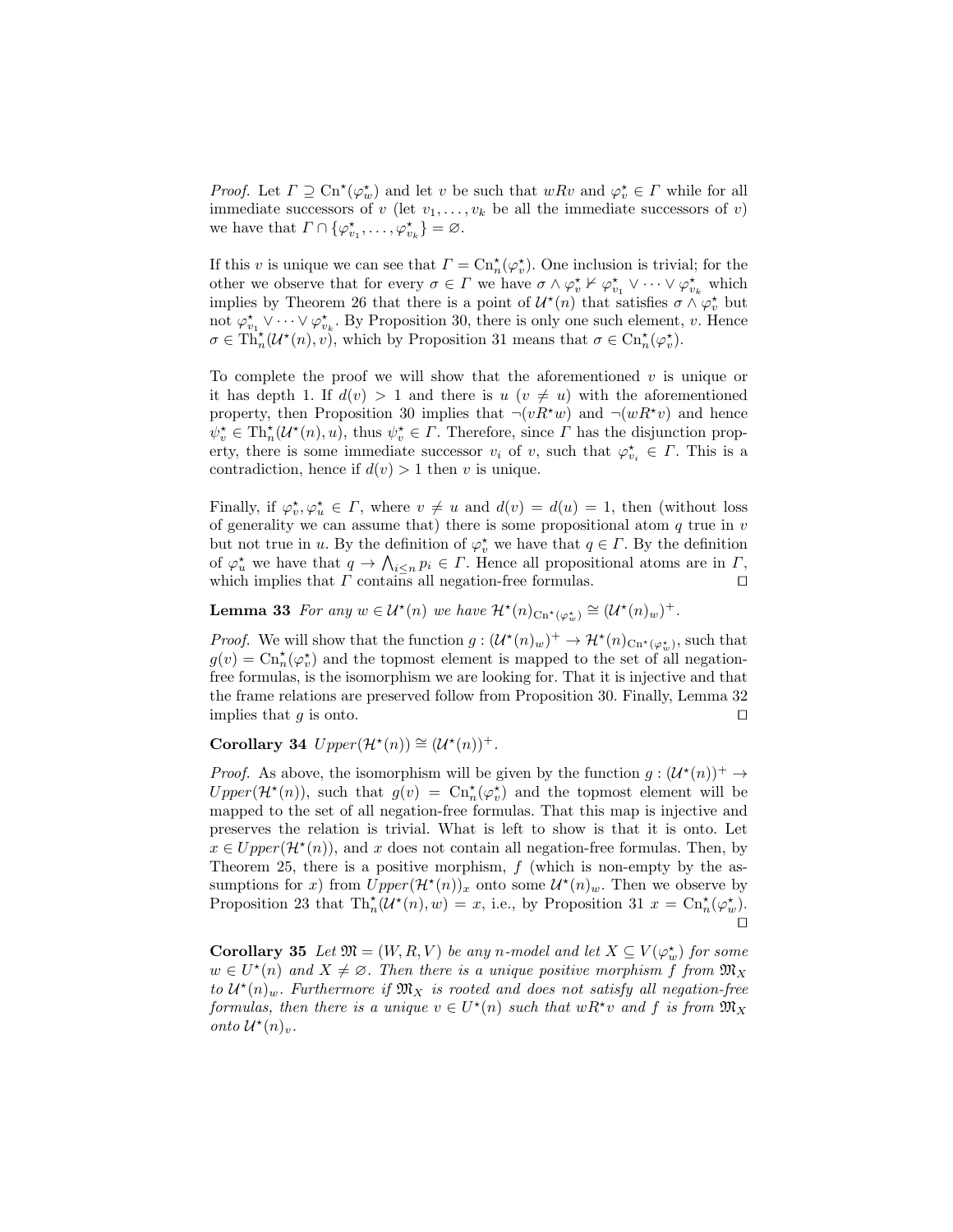*Proof.* Since  $X \subseteq V(\varphi_w^*)$  for every  $y \in W$  such that  $xRy$  for some  $x \in X$ , we have that  $\text{Th}^{\star}_n(\mathfrak{M}, y) \supseteq \text{Ch}^{\star}_n(\varphi_w^{\star})$ . By Lemma 32 such a theory is equal to some  $\mathrm{Cn}^\star_n(\varphi^\star_v)$  or contains all negation-free formulas. We define the positive morphism f by making  $f(y) = u$  such that  $\text{Th}_{n}^{\star}(\mathfrak{M}, y) = \text{Ctn}_{n}^{\star}(\varphi_{u}^{\star})$  (if no such u exists then  $y \notin \text{dom}(f)$ .

If the domain of f is empty then it is vacuously a positive morphism. If the domain is non-empty, by the definition of  $f$  the only non-trivial step to show that f is a positive morphism is the back condition. For this we have: If  $vR^*u$ and  $f(y) = v$ , then by Proposition 30, it is the case that  $\mathfrak{M}, y \nvDash \psi_u^*$ ; hence there is some  $z \in W$  with  $yRz$  such that  $\mathfrak{M}, z \models \varphi_u^{\star}$  and  $\mathfrak{M}, z \nvDash \bigvee_{i \leq l} \varphi_{u_i}^{\star}$ . This yields that  $\text{Th}_{n}^{\star}(\mathfrak{M},z) = \text{Ch}_{n}^{\star}(\varphi_{u}^{\star}),$  i.e.  $f(z) = u$ .

Finally, if  $\mathfrak{M}_X$  is rooted and it doesn't satisfy all negation-free formulas, then the root, x, is in the domain of f. Then we let  $v = f(x)$ .

Note that the underlying Kripke frame of  $\mathcal{U}^*(n)_w = (\mathcal{U}^*(n)_w, R^*(n)_w, V^*(n)_w)$ described in the previous lemma can be viewed as the general frame  $(\mathcal{U}^*(n)_w,$  $R^{\star}(n)_{w}, U_{p}(\mathcal{U}^{*}(n)_{w}))$ , which is a descriptive frame since W is finite. We can prove an analogue of the Jankov's-de Jongh theorem (Theorem 16),

which will be used to give an alternative proof of Jankov's theorem for KC.

Theorem 36 (Jankov's theorem for the positive fragment of IPC) For every descriptive frame  $\mathfrak{G}$  and  $w \in U^*(n)$  we have that  $\mathfrak{G} \nvDash \psi_w^*$  if and only if there is an n-valuation V on  $\mathfrak{G}$  such that  $\mathcal{U}^*(n)_w$  is the image, through a positive morphism, of a generated submodel of  $(\mathfrak{G}, V)$ .

*Proof.* Let  $\mathcal{U}^*(n)_w$  be the image, through a positive morphism f, of a generated submodel K of  $(\mathfrak{G}, V)$ . Proposition 30 implies that  $\mathcal{U}^*(n)_w, w \nvDash \psi_w^*$ . Since f is a positive morphism, Proposition 23 yields that  $\mathcal{K}, x \nvDash \psi_w^*$  for every  $x \in f^{-1}[\{w\}]$ . Now, because K is a generated submodel of  $(\mathfrak{G}, V)$ , we have that  $(\mathfrak{G}, V), x \nvDash \psi_w^{\star}$ , i.e.  $\mathfrak{G} \not\models \psi_w^*$ .

For the other direction, let us assume that there is some valuation and some x such that  $(\mathfrak{G}, V), x \nvDash \psi_w^*$ . This implies that there is some  $y_0$  such that  $xRy_0$ and  $(\mathfrak{G}, V), y_0 \models \varphi_w^*$ , while  $(\mathfrak{G}, V), y_0 \not\vDash \varphi_{w_i}^*$ , for all immediate successors  $w_i$  of  $w_i$ .

We take  $(\mathfrak{G}, V)_{V(\varphi_w^*)}$ , the submodel of  $(\mathfrak{G}, V)$  generated by  $V(\varphi_w^*)$ . We note that by the above observation  $V(\varphi_w^*) \neq \varnothing$ . Furthermore, we have that  $(\mathfrak{G}, V)_{V(\varphi_w^*)}$ does not satisfy all negation free formulas since  $y_0 \in V(\varphi_w^{\star})$  and  $(\mathfrak{G}, V), y_0 \nvDash \varphi_{w_i}^{\star}$ , for all immediate successors  $w_i$  of  $w$ .

Therefore, by Corollary 35, we have that there is a positive morphism  $f$  from  $(\mathfrak{G}, V)_{V(\varphi_w^{\star})}$  to  $\mathcal{U}^{\star}(n)_w$ . It is onto because  $\text{Th}^{\star}((\mathfrak{G}, V), y_0) = \text{Cn}^{\star}(\varphi_w^{\star})$  and hence  $f(y_0) = w.$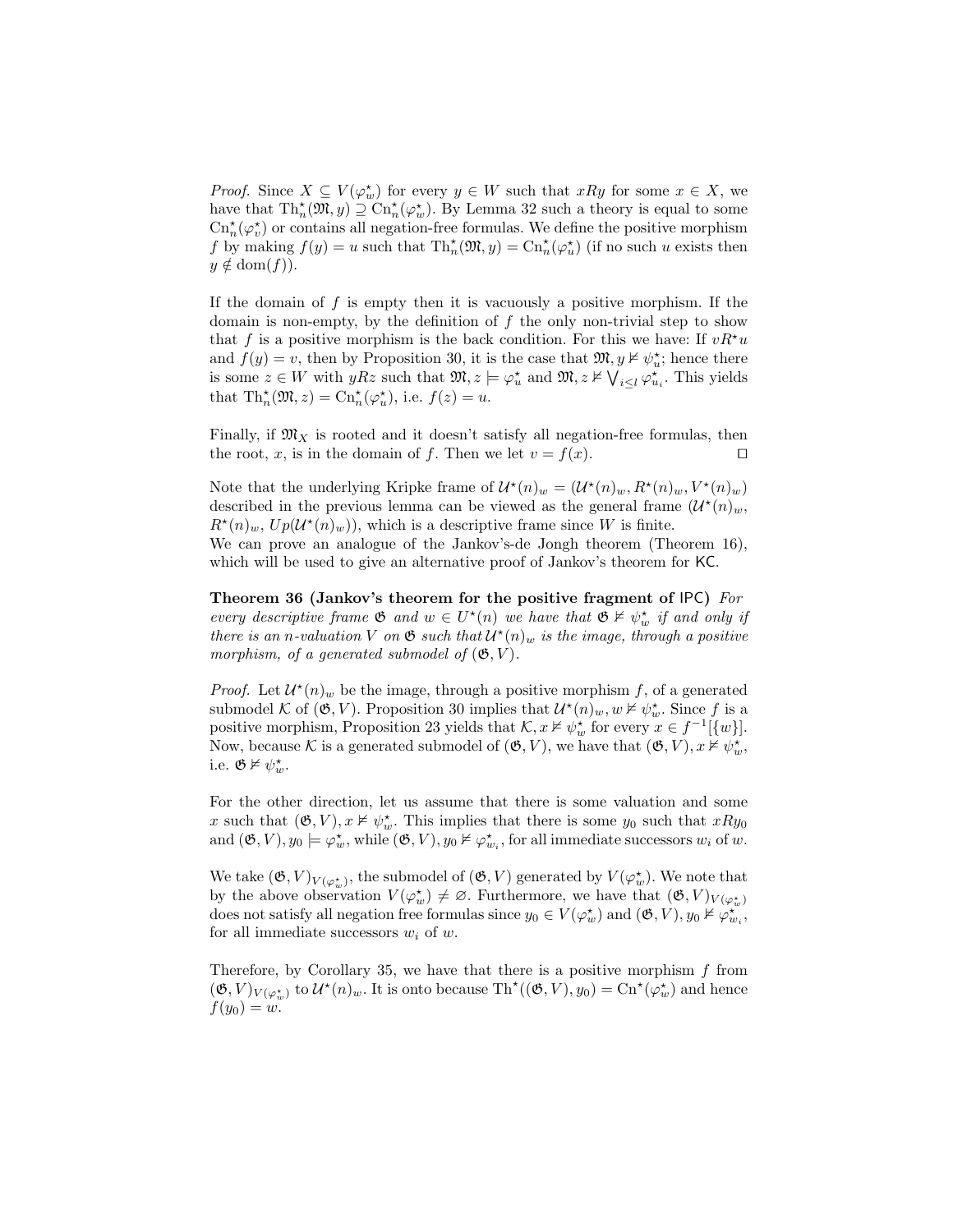Finally, we have that  $(\mathfrak{G}, V)_{V(\varphi_w)}$  is a descriptive model, by Lemma 4, since it is based on  $V(\varphi_w)$ . To show that the positive morphism is also descriptive, we only need to show that  $f^{-1}[R^*(v)] \cup (\mathfrak{G} \setminus \text{dom}(f)) = V(\varphi_v^*)$ , for  $v \in \mathcal{U}^*(n)_w$ . For the left to right inclusion we observe that anything outside the domain of f satisfies all negation-free formulas and f preserves negation-free formulas. For the right to left assume that  $x \in V(\varphi_v^*)$ . Then  $x \in V(\varphi_w^*)$  and by Lemma 32 we get that  $f(x) \in R^*(w)$  or x satisfies all propositional atoms and hence it is not in the domain of  $f$ .

We recall that KC is complete with respect to the finite frames with a topmost node. Thus, by reflecting on Proposition 18.1, one can easily see that KC proves exactly the same negation-free formulas as IPC. Jankov, in [11] proved that KC is maximal with that property. In [6] an alternative proof based on the universal model for IPC is given.

Using the universal model for negation-free formulas we can provide a simpler and more insightful proof of that fact:

**Lemma 37** If  $\mathfrak{F}$  is a descriptive frame with a topmost element, and  $f : (\mathfrak{G}, V) \rightarrow$  $(\mathfrak{F}, V')$  is a descriptive positive morphism between models, then f can be extended to a descriptive frame p-morphism.

*Proof.* If f is a total then it is a frame p-morphism. If f is not total then, we extend f to f' such that for every  $y \in \mathfrak{G} \setminus \text{dom}(f)$  we have  $f'(y) = x_0$ , where  $x_0$  is the topmost element of  $\mathfrak{F}$ . We claim that  $f'$  is the desired frame p-morphism. That the forth condition holds is trivial, since everything in  $\mathfrak{F}$  is below  $x_0$ . For the back condition the only possible problem may arise if some  $f'(y)Rx_0$ . In that case, if  $y \in \text{dom}(f)$  then  $f(y)Rx_0$  and by the definition of positive morphisms a witness for the back condition exists. If  $y \notin \text{dom}(f)$  then the witness is y. To show that it is descriptive we only need to show that  $f'^{-1}[Q]$ is admissible, where Q is admissible in  $\mathfrak{F}$ . But, by the construction of f we have that  $f^{-1}[Q] = f^{-1}[Q] \cup (\mathfrak{G} \setminus \text{dom}(f)),$  which is admissible since it is equal to  $f^*(Q)$  and f is a descriptive positive morphism.

**Theorem 38** (Jankov) For every logic  $\mathcal{L} \not\subseteq$  KC there exists some negation-free formula  $\sigma$  such that  $\mathcal{L} \vdash \sigma$  while IPC  $\nvdash \sigma$ .

*Proof.* Let us assume that  $\mathcal{L} \not\subseteq$  KC. Then  $\mathcal{L} \vdash \chi$  and KC  $\nvdash \chi$  for some formula  $\chi$ . As KC is complete with respect to finite rooted frames with a topmost element (e.g. [4]), there is a a finite rooted frame with a topmost element,  $\mathfrak{F} = (W, R)$ with  $\mathfrak{F} \nvDash \chi$ . We define a valuation, V, on  $\mathfrak{F}$  such that each of its elements has a different color and that there is a propositional atom, q, not satisfied at the topmost element. A way to do this is to have a propositional atom  $p_x$  for each  $x \in F$  such that  $V(p_x) = R(x)$  and  $V(q) = \emptyset$ . By Theorem 25, there is some  $w \in U(n)$  and a positive morphism from  $(\mathfrak{F}, V)$  onto  $\mathcal{U}^*(n)_w$ . Since each element of  $(\mathfrak{F}, V)$  has a different color, the positive morphism is 1-1 and since in every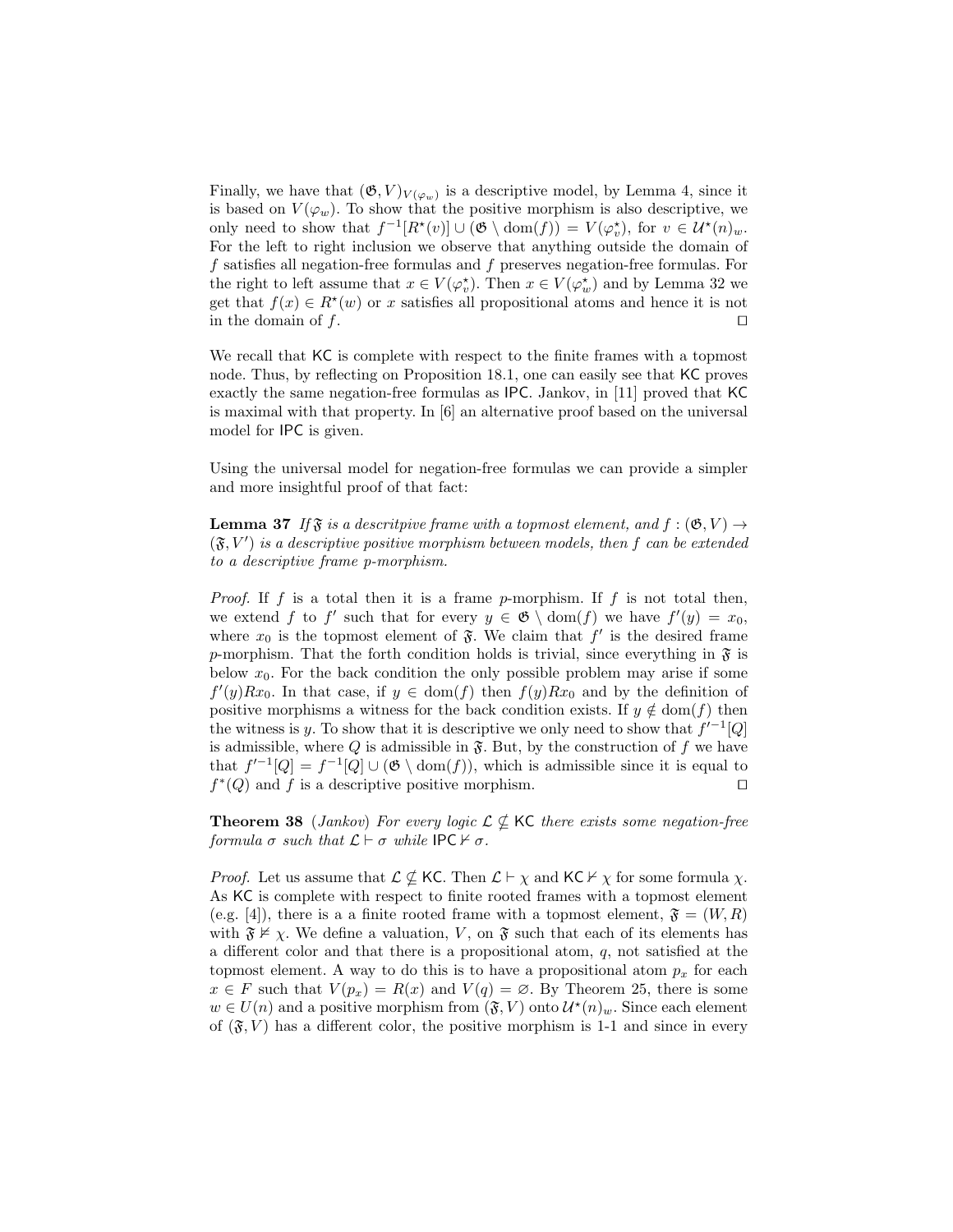element of  $W$  at least one propositional atom is not satisfied, the positive morphism has W as its domain, hence  $(\mathfrak{F}, V) \cong \mathcal{U}^*(n)_w$ .

We claim that the negation-free formula,  $\sigma$ , that we are looking for is  $\psi_w^*$ . Heading towards a contradiction, let us assume that  $\mathcal{L} \nvdash \psi_w^*$ . Then, as every logic is complete with respect to descriptive frames (e.g. [2], [4]), there exists a descriptive L-frame,  $\mathfrak{G}$  such that  $\mathfrak{G} \not\vDash \psi_w^*$ . By Theorem 36 there is a valuation  $V'$  on  $\mathfrak{G}$ , a generated submodel K of  $(\mathfrak{G}, V')$ , and a descriptive positive morphism f, from K onto  $(\mathfrak{F}, V)$ . By Lemma 37, f can be extended to a descriptive frame p-morphism,  $f'$ . We have reached a contradiction: Since  $\mathfrak{G}$  is an  $\mathcal{L}$ -frame and  $\chi \in \mathcal{L}$ , we have that  $\mathfrak{G} \models \chi$ . As f' is a descriptive frame p-morphism,  $\mathfrak{G} \models \chi$ implies that  $\mathfrak{F} \models \chi$ , contrary to the assumption that  $\mathfrak{F} \nvdash \chi$ .

# 6 Duality between *n*-free positive Heyting algebras and the universal model for the  $[\vee, \wedge, \rightarrow]$ -fragment of **IPC**

In this section, we will present the duality between the *n*-universal model  $\mathcal{U}^*(n)$ and the n-free positive Heyting algebra. Here we will only consider the case of n-generated free positive Heyting algebras and leave the general case as future work.

Definition 39 (*n*-free positive Heyting algebra) Let  $\mathbf{A}(X)$  be the free Heyting algebra generated by  $X = \{a_1, \ldots, a_n\}$ . The n-free positive Heyting algebra  $\mathbf{A}^{\sharp}(X)$  is the  $\{\vee, \wedge, \to\}$ -subalgebra of  $\mathbf{A}(X)$  generated by X.

We can also define the following algebra of positively definable upsets in  $\mathcal{U}^*(n)$ :

Definition 40 (*n*-positive upset algebra) Let  $\mathcal{U}^*(n)$  denote the *n*-universal model of positive IPC. The n-positive upset algebra  $Up^+(n)$  is defined as the algebra  $(Up^+(\mathcal{U}^*(n)), \cup, \cap, \supset)$  where  $Up^+(\mathcal{U}^*(n))$  is the collection of all upsets of  $\mathcal{U}^*(n)$  definable by some  $\varphi \in \mathcal{L}_{\vee, \wedge, \rightarrow}$ , and  $\cup, \cap, \supset$  are defined as in Definition 2.

**Theorem 41** The *n*-positive upset algebra  $Up^{+}(n)$  is isomorphic to the *n*-free positive Heyting algebra  $\mathbf{A}^{\sharp}(X)$ .

*Proof.* Let us define the map  $i: Up^+(n) \to \mathbf{A}^{\sharp}(X)$  by  $i(V^*(\varphi(p_1,\ldots,p_n)))$  =  $\varphi(a_1, \ldots, a_n)$ , for each positive formula  $\varphi$ .

To show that this map is well defined, suppose that given a set  $Y$ , there are different formulas  $\varphi, \psi \in \mathcal{L}_{\vee, \wedge, \rightarrow}$  such that  $V^*(\varphi) = V^*(\psi) = Y$ . Then  $V^*(\varphi \leftrightarrow \varphi)$  $\psi$  =  $U^*(n)$ . By Theorem 26,  $\vdash_{\mathsf{IPC}} \varphi \leftrightarrow \psi$ . Therefore, in the *n*-generated free Heyting algebra,  $\varphi(a_1,\ldots,a_n) = \psi(a_1,\ldots,a_n)$ , which also holds in the *n*-free positive Heyting algebra. Therefore i is well defined.

For surjectivity, for every element  $a \in \mathbf{A}^{\sharp}(X)$ , consider the formula  $\varphi$  such that  $a = \varphi(a_1, \ldots, a_n)$ , then  $i(V^*(\varphi(p_1, \ldots, p_n))) = \varphi(a_1, \ldots, a_n)$ . For injectivity,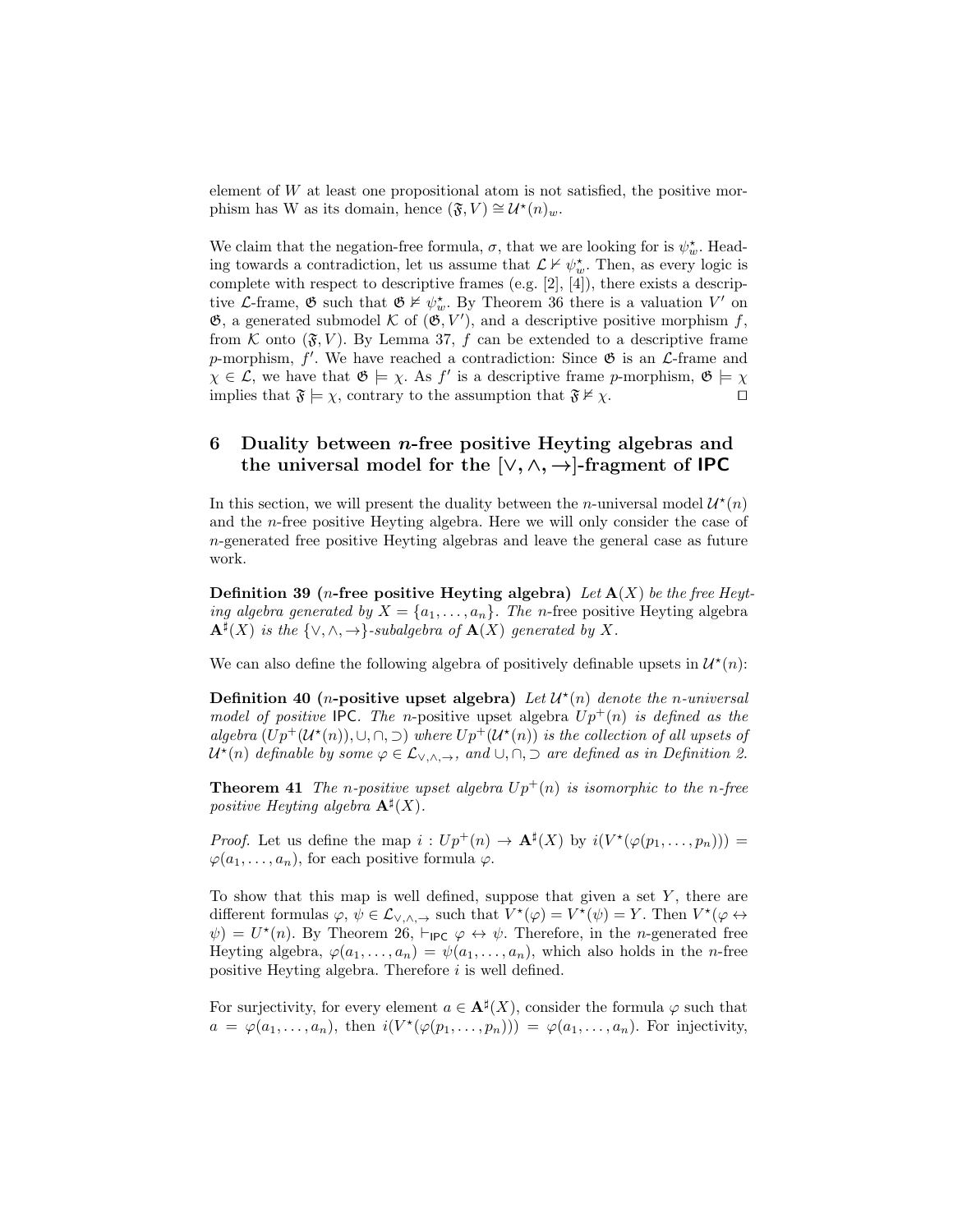consider two sets  $V^*(\varphi(p_1,\ldots,p_n))$  and  $V^*(\psi(p_1,\ldots,p_n))$  with  $V^*(\varphi(p_1,\ldots,p_n))$  $\neq V^*(\psi(p_1,\ldots,p_n)),$  then  $V^*(\varphi \leftrightarrow \psi) \neq U^*(n)$ . By Theorem 26,  $\mathcal{F}_{\mathsf{IPC}} \varphi \leftrightarrow \psi$ . Therefore, in the *n*-generated free Heyting algebra,  $\varphi(a_1, \ldots, a_n) \neq \psi(a_1, \ldots, a_n)$ , which is also the case in the *n*-free positive Heyting algebra. Therefore  $i$  is injective. Finally, it is easy to check that  $i$  is a homomorphism, which finishes the  $\Box$  proof.

Remark 42 As we have already seen in the previous section, there are two different ways to describe the *n*-universal model for positive IPC, namely  $\mathcal{U}^*(n)$ and  $(\mathcal{U}^*(n))^+$ . Theorem 41 states that the positive Heyting algebra of upsets of  $\mathcal{U}^*(n)$  definable by positive formulas is isomorphic to  $\mathbf{A}^{\sharp}(X)$ . Similarly one can prove, using Proposition 17, that a positive Heyting algebra of upsets of  $(\mathcal{U}^*(n))^+$ definable by positive formulas is isomorphic to  $\mathbf{A}^{\sharp}(X)$ . However, there is more that we can say about definable upsets of  $(\mathcal{U}^*(n))^+$ . The algebra  $Up^+_{\perp}(n)$  of all upsets of  $(U^*(n))^+$  definable in the enriched language  $\mathcal{L}_{\vee,\wedge,\rightarrow,\perp}$  is isomorphic to the algebra  $\mathbf{A}^{\sharp}_{\perp}(X)$  obtained by adjoining to  $\mathbf{A}^{\sharp}_{\perp}(X)$  a new bottom element {⊥}.

# 7 Application: Minimal Logic

In this part we give an application of the positive universal model for IPC: the positive  $(n + 1)$ -universal model of IPC is essentially the *n*-universal model for the minimal logic MPC. In the following we will only give a sketch of the proof and will skip most of the technical details.

Minimal logic is obtained from the  $[\vee, \wedge, \rightarrow]$ -fragment of IPC by adding a weaker negation:  $\neg \varphi$  is defined as  $\varphi \to f$ , where the variable f is a special proposition variable interpreted as the falsum. Therefore, the language of minimal logic is the [ $\vee, \wedge, \rightarrow$ ]-fragment of IPC plus f. f has no specific properties, in particular  $f \rightarrow \varphi$ does not hold, therefore the Hilbert system for the minimal logic is the same as **IPC** but without  $f \to \varphi$ . Note that every negation-free formula containing f is equivalent in MPC to a formula not containing f, because  $\vdash_{\mathsf{MPC}} f \leftrightarrow \neg p \land \neg \neg p$ . For the semantics,  $f$  is interpreted as an ordinary proposition letter. Therefore, if we regard the  $f$  as an ordinary proposition letter in the syntax, we will get the semantics for IPC in the [ $\vee, \wedge, \rightarrow$ ]-fragment, with an additional proposition letter f.

Then by defining the *n*-universal model  $\mathcal{U}_{\text{MPC}}(n)$  for minimal logic as  $\mathcal{U}_{\text{IPC}}^{\star}(n+1)$ , where the  $(n + 1)$ -th proposition letter is f, we can check that the model is indeed universal for minimal logic. The proof can be easily obtained by using the semantics for IPC and minimal logic.

#### References

1. G. Bezhanishvili and N. Bezhanishvili. An algebraic approach to canonical formulas: Intuitionistic case. Rev. Symb. Log, 2(3):517–549, 2009.